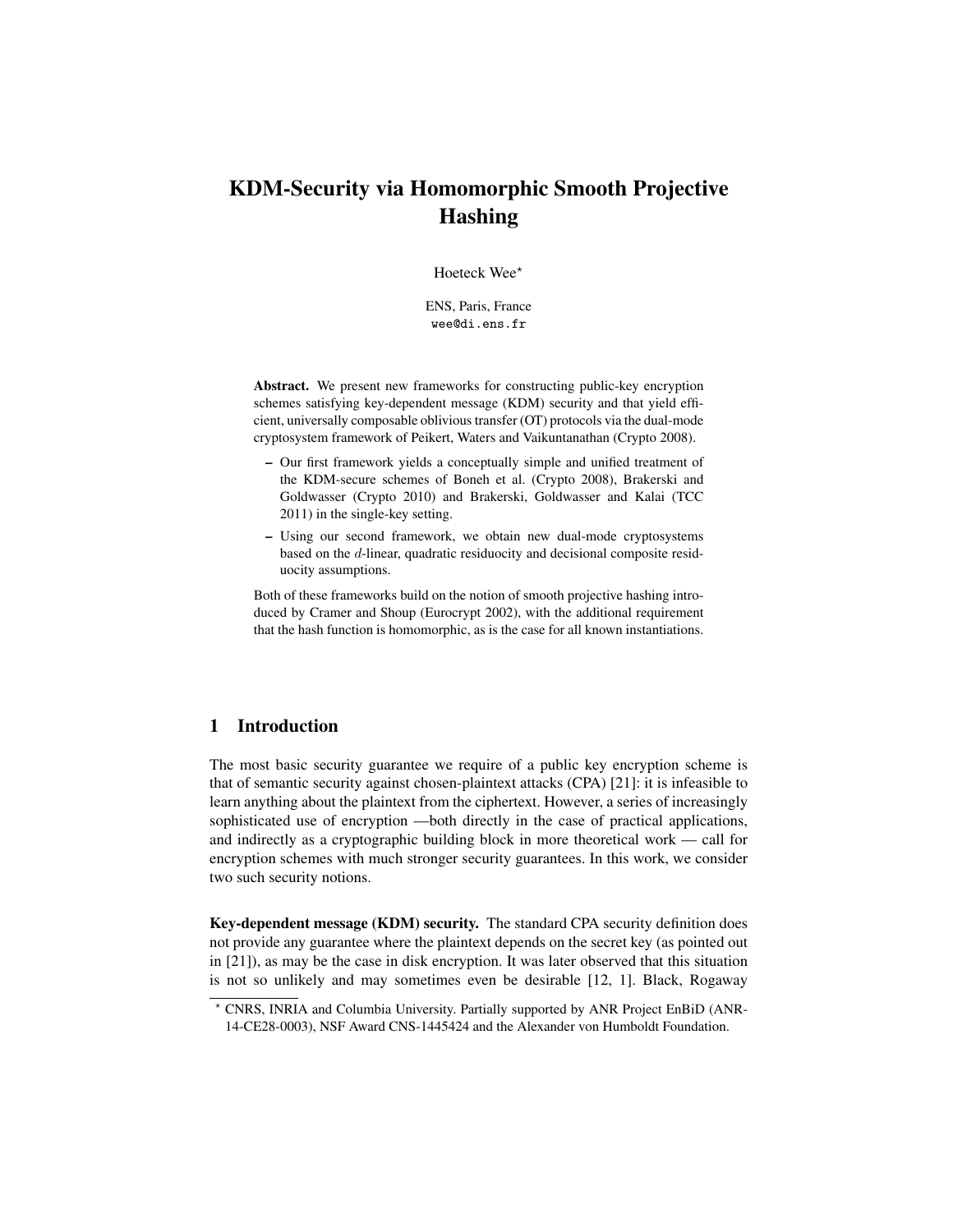and Shrimpton [7] formally defined key-dependent message (KDM) security: roughly speaking, we want to guarantee semantic security even against an adversary that can obtain encryptions of (efficient) functions of its choosing, taken from some specified class of functions  $F$ , applied to the secret key.

Several years ago, Boneh et al. (BHHO) [9] presented a public-key encryption scheme that is KDM-secure w.r.t. the class of affine functions under the decisional Diffie-Hellman (DDH) assumption. Since then, Applebaum et al. [4] presented a scheme under the LWE assumption (which is itself a variant of Regev's cryptosystem [33]) and Brakerski and Goldwasser [10] presented a BHHO-like scheme based on the quadratic residuocity (QR) and decisional composite residuocity (DCR) assumptions. All of these schemes achieve KDM-security w.r.t. the class of affine functions, which can in turn be "boosted" to the class of circuits of a-priori bounded size [5, 3]. In spite of the fact that many of these schemes inherit the BHHO algebraic structure, there does not seem to be a general principle that explains the design or analysis of these schemes: the BHHO analysis uses an intermediate notion of an "expanded system", whereas that of Brakerski and Goldwasser rely on an incomparable "interactive vector" game.

Dual-mode cryptosystems. Dual-mode cryptosystems were put forth by Peikert, Vaikuntanathan and Waters [32] as a tool for constructing efficient and universally composable oblivious transfer (OT) protocols. Oblivious transfer is a fundamental two-party cryptographic primitive for secure two-party and multi-party computation [35, 20, 28]: it allows one party, called the receiver, to obtain exactly one of two values from another party, called the sender. The receiver remains oblivious to the other value, and the sender is oblivious to which value was received.

A natural approach towards realizing OT is to have the receiver generate a pair of public keys, and have the sender encrypt both of its input values under the respective public keys [17, 19]. In order to provide security against a malicious sender, we can simply generate a pair of "normal" public keys along with the corresponding secret keys and we can then decrypt the ciphertexts sent by the sender to extract both its inputs. On the other hand, if the receiver is malicious, we need to ensure that (at least) one of the two public keys be "messy", namely it carries no information about the ciphertext encrypted under the key.

A dual-mode cryptosystem provides exactly both of these guarantees in the common reference string (CRS) model. The cryptosystem admits two types of public keys, "normal" keys that enable correct decryption, and "messy" keys that carry no information statistically about the ciphertext. Moreover, a simulator can generate the CRS in one of two indistinguishable modes: a "messy" mode which ensures that amongst any pair of possibly adversarially chosen public keys, at least one must be "messy"; and a "decryption" mode which allows a simulator to generate a pair of "normal" keys.

Peikert et al. also presented three instantiations of dual-mode cryptosystems based on DDH, QR and LWE. However, there seems to be no overarching theme to the three constructions – the DDH-based scheme relies on a "re-randomization trick" from the earlier OT protocols of Naor and Pinkas [30] whereas the QR-based scheme relies on algebraic properties of Cocks' IBE scheme [14].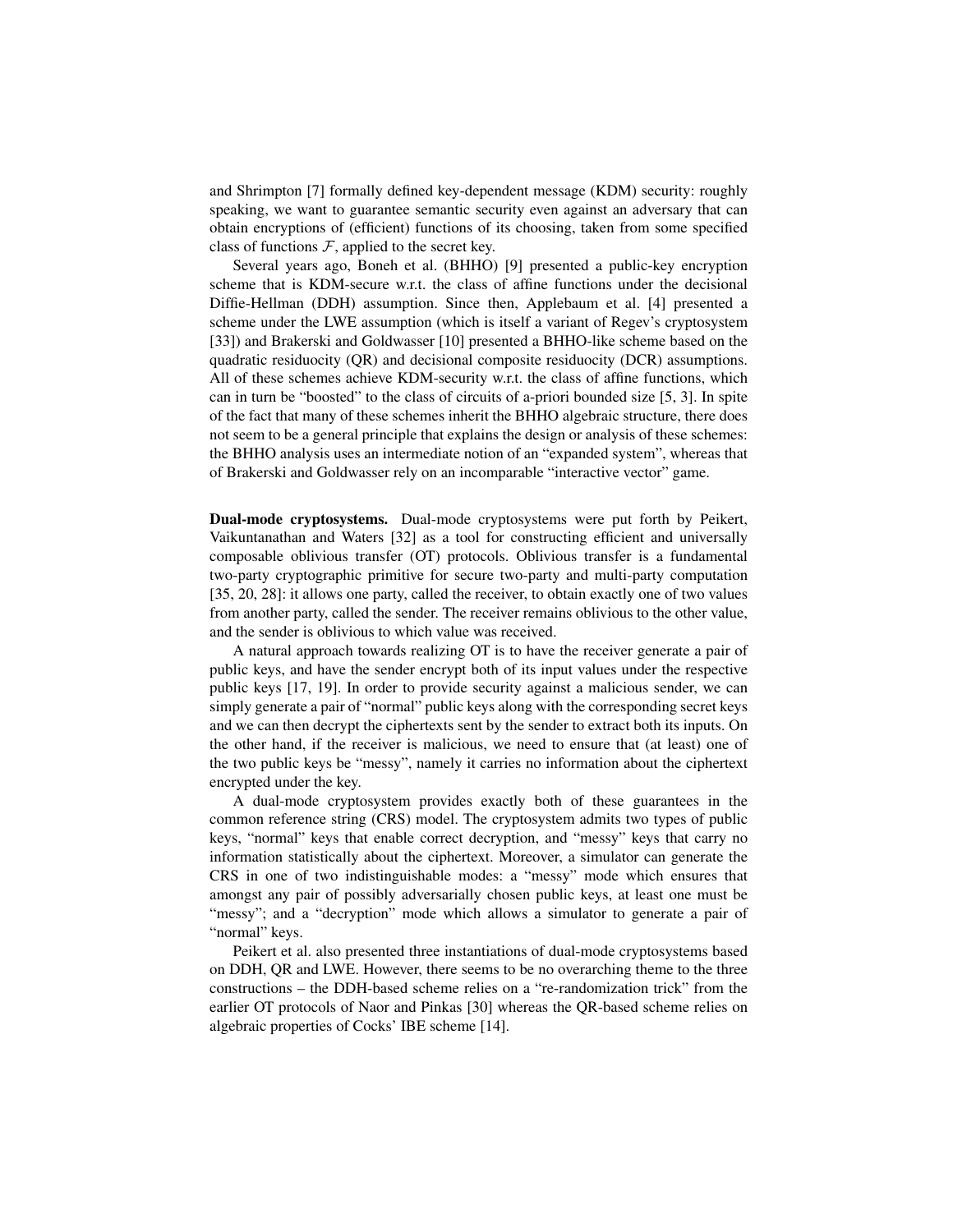Our results. We present new frameworks for constructing KDM-secure encryption schemes and dual-mode cryptosystems that admit a very simple and modular analysis. Both of these frameworks build on the notion of smooth projective hashing, introduced by Cramer and Shoup in the context of CCA-secure encryption [16, 15], with the additional requirement that the hash function is homomorphic, as is the case for all known instantiations. Using our frameworks, we obtain:

- a unified treatment of the KDM-secure encryption schemes based on DDH, QR, and DCR given in [9, 10] for affine functions of the secret key, as well as those for low-degree functions of the secret key in [11] (we focus here on the single-key setting, which already captures much of the difficulty in realizing KDM-security in prior works; see Section 2.1 for a discussion on multiple keys),
- $-$  new constructions of dual-mode cryptosystems: (i) a construction based on the  $d$ linear assumption, generalizing the previous construction based on DDH; (ii) a simple construction based on QR, which does not rely on the Cocks IBE; (iii) a new construction based on DCR.

We regard our first construction for KDM security as our primary technical contribution. The second for dual-mode cryptosystems builds heavily upon existing constructions of OT from smooth project hashing in [23], although highlighting the role of the group structure and homomorphism for dual-mode cryptosystems appears to be novel to this work (c.f. comparison in Section 2.2).

Our high-level approach for KDM security is quite simple. Via the projective property, we will define ciphertexts via decryption with the secret key instead of encryption with the public key. Now, by feeding the decryption algorithm some "malformed" ciphertext, decryption leaks a function  $f$  of the secret key SK. In fact, we can design the malformed ciphertexts carefully so that they decrypt to  $f(SK)$ ; moreover, these malformed ciphertexts are indistinguishable from random encryptions of  $f(SK)$ . It is important here that the distribution of the malformed ciphertext depends only on f and the public key PK. For this to work out, we require some algebraic structure for the decryption algorithm and the space of ciphertexts, as is captured by precisely by homomorphic projective hashing.

We note that in the proof of KDM security, we show that the simulated encryptions of  $f(SK)$  are computationally indistinguishable from honest encryptions of  $f(SK)$ , even if the indistinguisher gets SK; this is necessary to enable a hybrid argument across the KDM queries. (As a side remark, we note that we cannot rely on smoothness at this step of the proof.) Projective hashing have the distinctive and extremely useful property in that it enables a computational assumption on the ciphertext space even against distinguishers that know the secret key; this property also played a crucial role in the original work on CCA-security [16], and the more recent work on leakage resilience [31].

## 2 Overview of Our Constructions

Smooth projective hashing. We begin with an informal overview of smooth projective hashing [16, 15], since our constructions build on this framework. We consider a family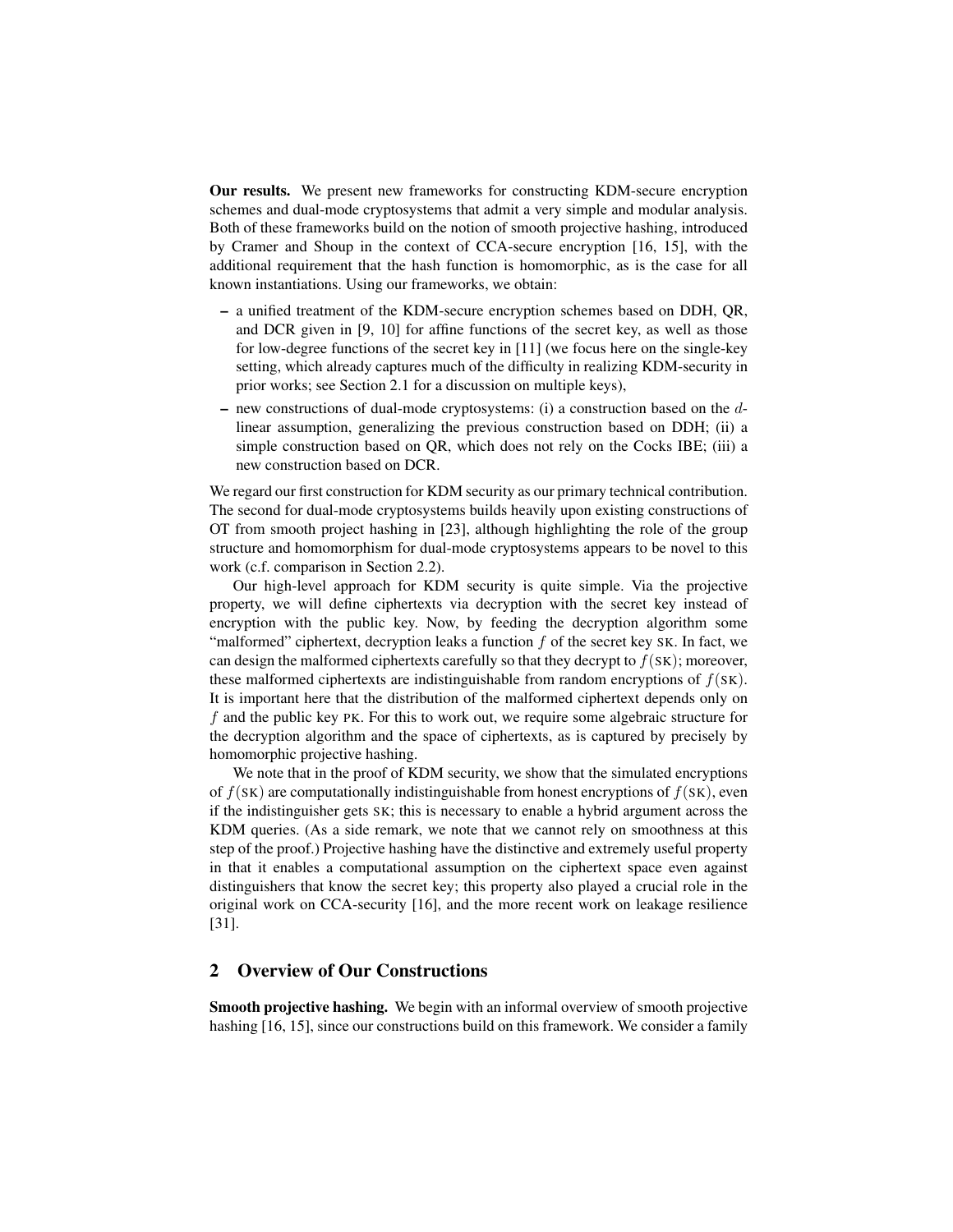of hash functions  $\Lambda_{HK}(\cdot)$  indexed by a hashing key HK, whose input comes from a group G. Let  $G_{\text{YES}}$  be a subgroup of G and let  $\mu(\cdot)$  denote a projection map defined on the hashing key HK. We are interested in hash functions that satisfy the following properties:

- (projective) for  $C \in \mathcal{G}_{\text{YES}}$ , the value  $\Lambda_{\text{HK}}(C)$  is uniquely determined by  $\mu(\text{HK})$ and C. Moreover, there is an algorithm Pub that given  $\mu(HK)$  along with the randomness r used to sample C, outputs  $\Lambda_{HK}(C)$ .
- (smoothness) for  $C \notin \mathcal{G}_{\text{YES}}$ , the value  $\Lambda_{\text{HK}}(C)$  is statistically close to random even given  $\mu$ (HK) and C.
- (homomorphic) for all  $C_0, C_1 \in \mathcal{G}$ , we have  $\Lambda_{HK}(C_0 \cdot C_1) = \Lambda_{HK}(C_0) \cdot \Lambda_{HK}(C_1)$ .

In addition, we require that the uniform distributions over  $G_{\text{YES}}$  and G be computationally indistinguishable, and that the uniform distributions over  $\mathcal{G}_{\text{YES}}$  and  $\mathcal{G}_{\text{NO}} := \mathcal{G} \setminus \mathcal{G}_{\text{YES}}$ are also computationally indistinguishable. (If  $G_{\text{YES}}$  has negligible density, then the former implies the latter.)

### 2.1 KDM-security

Starting with a smooth projective hash function  $\Lambda_{HK}(\cdot)$  defined on  $\mathcal{G}$ , we can build a CPA-secure encryption scheme —which we will refer to as the "Cramer-Shoup scheme"— as follows:

- Gen( $1^k$ ): Sample a uniform hashing key HK and output the key pair

$$
PK := \mu(HK) \quad \text{and} \quad SK := HK
$$

Henceforth, we will use SK and HK interchangeably for this scheme.

– Enc(PK, m): To encrypt a message m, sample  $C \leftarrow_R \mathcal{G}_{\text{YES}}$  with randomness r, output the ciphertext

$$
(C, \Lambda_{\rm SK}(C) \cdot m)
$$

where  $\Lambda_{\rm SK}(C)$  is computed via the projective property using Pub(PK, C, r).

– Dec(SK,  $(C, \psi)$ ): On input a ciphertext  $(C, \psi)$ , output the plaintext

$$
(A_{\rm SK}(C)^{-1}\cdot\psi)
$$

A standard argument shows that this scheme is CPA-secure: we switch the distribution of C in the ciphertext to  $C \leftarrow_R \mathcal{G}_{NO}$  and then by smoothness, the ciphertext statistically hides m. Moreover:

**Theorem (informal).** Suppose in addition that  $\Lambda_{SK}(\cdot)$  is homomorphic. Then this encryption scheme is KDM-secure w.r.t. the class of functions  $\{SK \mapsto \Lambda_{SK}(e)\}\$ for any  $e \in \mathcal{G}$ .

Once we have KDM-security for affine functions, we can "boost" to the class of circuits of a-priori bounded size [5, 3].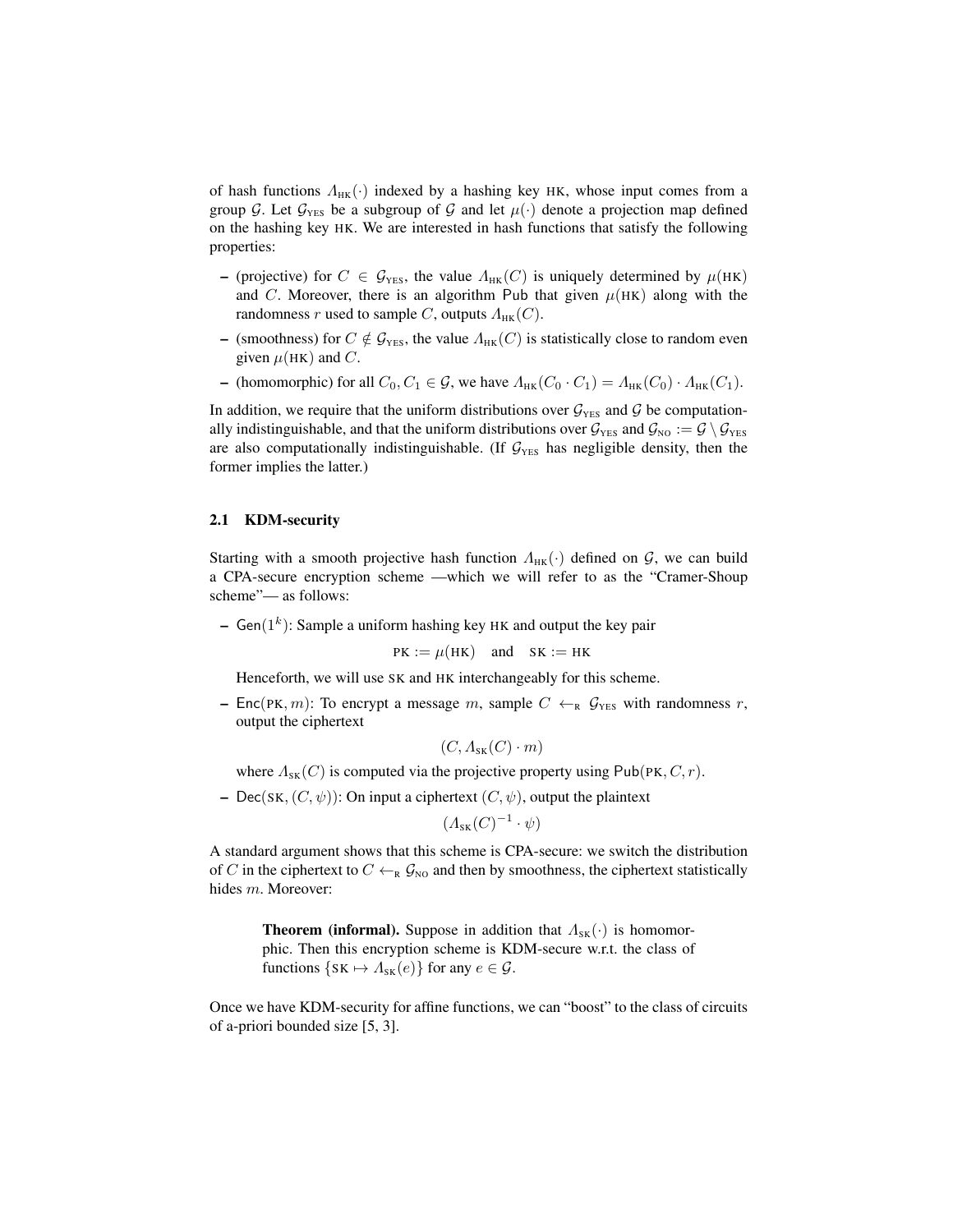**Simulating KDM queries.** The core difficulty lies in simulating encryptions of  $\Lambda_{\rm SK}(e)$ given only the public key, which turns out to be really simple in our framework.

$$
\begin{aligned}\n\text{Enc}(\text{PK}, \Lambda_{\text{SK}}(e)) &\equiv (C, \text{Pub}(\text{PK}, C, r) \cdot \Lambda_{\text{SK}}(e)) : C \leftarrow_{\text{R}} \mathcal{G}_{\text{YES}}, \text{randomness } r \\
&\equiv (C, \Lambda_{\text{SK}}(C) \cdot \Lambda_{\text{SK}}(e)) : C \leftarrow_{\text{R}} \mathcal{G}_{\text{YES}}, \text{via projective property} \\
&\approx_c (C, \Lambda_{\text{SK}}(C) \cdot \Lambda_{\text{SK}}(e)) : C \leftarrow_{\text{R}} \mathcal{G}, \text{via subgroup membership} \\
&\equiv (C, \Lambda_{\text{SK}}(C \cdot e)) : C \leftarrow_{\text{R}} \mathcal{G}, \text{since } \Lambda_{\text{SK}}(\cdot) \text{ is homomorphic} \\
&\equiv (C \cdot e^{-1}, \Lambda_{\text{SK}}(C)) : C \leftarrow_{\text{R}} \mathcal{G}, \text{since } e \in \mathcal{G} \\
&\approx_c (C \cdot e^{-1}, \Lambda_{\text{SK}}(C)) : C \leftarrow_{\text{R}} \mathcal{G}_{\text{YES}}, \text{randomness } r, \text{via projective}\n\end{aligned}
$$

Note that:

- we can sample from the final distribution given only PK;
- the above transition does not rely on smoothness, and therefore everything goes through even if we append SK to the view, namely  $(SK, Enc(A_{SK}(e))) \approx_c (SK, (C \cdot$  $e^{-1}$ , Pub(PK, C, r))), which allows us to carry out a hybrid argument over the KDM queries;
- the treatment of KDM queries relies on the projective and homomorphic properties of  $\Lambda_{\rm sk}(\cdot)$  but not smoothness; instead, we will use smoothness for the normal encryption queries.

Again, we stress that the proof crucially exploits the projective property; the role of the projective property is not captured by any of the prior "expanded system", "interactive vector" or the "triple proofs" frameworks for KDM-security in [9, 10, 29].

An instantiation. In the BHHO DDH-based KDM-secure encryption scheme, the underlying projective hash function is defined on a group  $\mathcal{G} := \mathbb{G}^{\ell}$  where  $\mathbb{G}$  is the DDH group with some generator g, and  $\ell$  is a parameter. The hashing key (also the secret key)  $\overline{SK} = (s_1, \ldots, s_\ell)$  lies in  $\{0, 1\}^\ell$ , and given an instance  $C = (c_1, \ldots, c_\ell) \in \mathbb{G}^\ell$ ,

$$
\Lambda_{\rm SK}^{\rm BHHO}(C)=c_1^{s_1}\cdot c_2^{s_2}\cdots c_\ell^{s_\ell}
$$

This means that given any  $(a_1, \ldots, a_\ell) \in \mathbb{Z}_q^\ell$ ,

$$
\Lambda_{\rm SK}^{\rm BHHO}((g^{a_1},\ldots,g^{a_\ell}))=g^{a_1s_1+\cdots+a_\ell s_\ell}
$$

Average-case smoothness follows readily from the left-over hash lemma. Now, if we modify the underlying Cramer-Shoup scheme to encrypt the message in the exponent, this function corresponds precisely to linear functions of the bits of the secret key. To handle affine functions, we need to handle an additional offset as described in Section 4.

Moreover, we can further extend the hash proof system to handle KDM-security with respect to some fixed functions  $f_1, \ldots, f_t$  for any polynomial t (for instance, constant-degree polynomials in the bits of the secret keys or uniform Turing machine computation of description at most  $c \log k$  bits) as is the setting considered in Brakerski, Goldwasser and Kalai [11]. We now consider instances  $C = (c_1, \ldots, c_{\ell+t}) \in \mathbb{G}^{\ell+t}$ ,

$$
\Lambda_{\rm SK}^{\rm BHHO}(C) = c_1^{s_1} \cdot c_2^{s_2} \cdots c_\ell^{s_\ell} \cdot c_{\ell+1}^{f_1({\rm SK})} \cdots c_{\ell+t}^{f_t({\rm SK})}
$$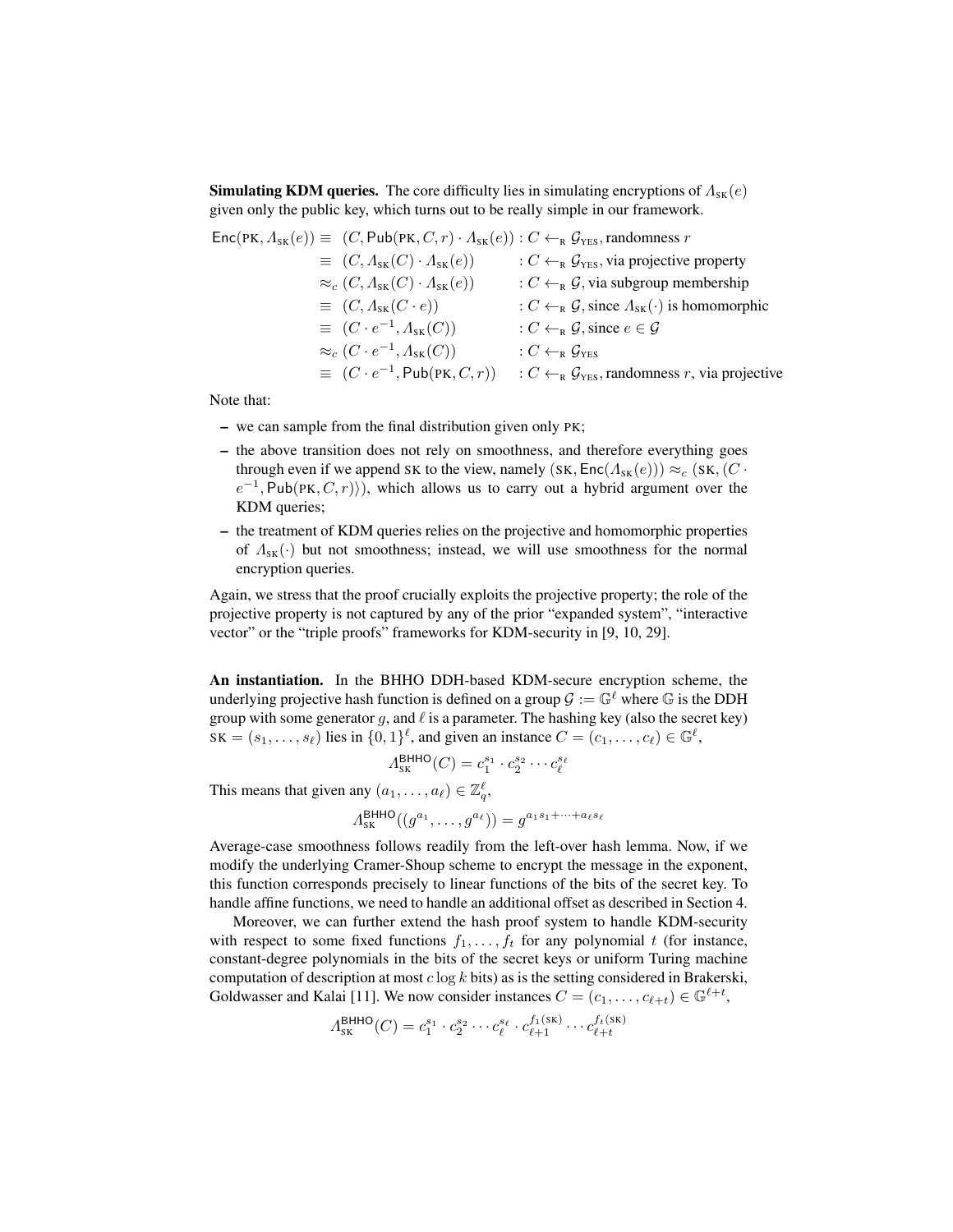Average-case smoothness follows as before from the left-over hash lemma. Then,  $\Lambda_{\rm SK}^{\rm BHHO}(g^{{\bf e}_{\ell+i}}) = g^{f_i({\rm SK})}$  corresponds to an encryption of  $f_i({\rm SK})$ . This provides a more direct construction of KDM-security with respect to  $f_1, \ldots, f_t$  as opposed to the entropic-KDM framework in [11].

On KDM-security with multiple keys. We clarify that we only address KDM-security in this paper with a single public/secret key, whereas the previous constructions in [9, 10] address KDM-security with multiple public/secret key pairs. We note that simplifying KDM-security for a single public/secret key is still important in and of itself: (1) it suffices for some applications, e.g. disk encryption, (2) it already captures much of the technical difficulty in realizing KDM-security, (3) previous schemes in [9, 4, 10] first establish KDM-security for a single public/secret key, and then "bootstrap" to multiple keys (in a non-black-box way), (4) more recent schemes for RKA-KDM-security in [8] also reduces security to KDM-security for a single public/secret key. In particular, our framework clarifies the first step of the analysis for multiple key pairs; our framework is also the first to point out the role of the projective property for KDM-security (which is not covered in prior "expanded system", "interactive vector" or the "triple proofs" frameworks for KDM-security in [9, 10, 29]) and that captures the algebraic structure needed for the decryption algorithm and the space of ciphertexts via homomorphic projective hashing.

Connection to leakage resilience. Let us informally refer to a Cramer-Shoup scheme as "linear" if  $\Lambda_{SK}(\cdot)$  computes a linear function of SK (possibly in the exponent), where the coefficients of the linear function are specified by the instance. From the preceding discussion, we see that (1) linear Cramer-Shoup schemes are KDM-secure w.r.t. linear functions, and (2) the BHHO scheme [9] along with the BHHO-like schemes given by Brakerski and Goldwasser [10] are examples of such schemes. Naor and Segev [31] also showed that linear Cramer-Shoup schemes are resilient to bounded key leakage; this follows from the fact that random linear functions are good strong extractors. This yields a simple explanation as to why the BHHO scheme and variants there-of are both KDM-secure and resilient to bounded key leakage.

#### 2.2 Dual-mode encryption

Starting with a smooth projective hash function  $\Lambda_{HK}(\cdot)$  defined on  $\mathcal{G}$ , we can build a different CPA-secure encryption scheme —which we will refer to as the "dual Cramer-Shoup scheme"— as follows:

– Gen(1<sup>k</sup>): Sample *C* ←<sub>R</sub>  $\mathcal{G}_{\text{YES}}$  with randomness *r* and output the key pair

$$
PK := C \quad \text{and} \quad SK := r
$$

–  $Enc(PK, m)$ : To encrypt a message m, sample a random HK and output the ciphertext

$$
(\mu(HK), \Lambda_{HK}(C) \cdot m)
$$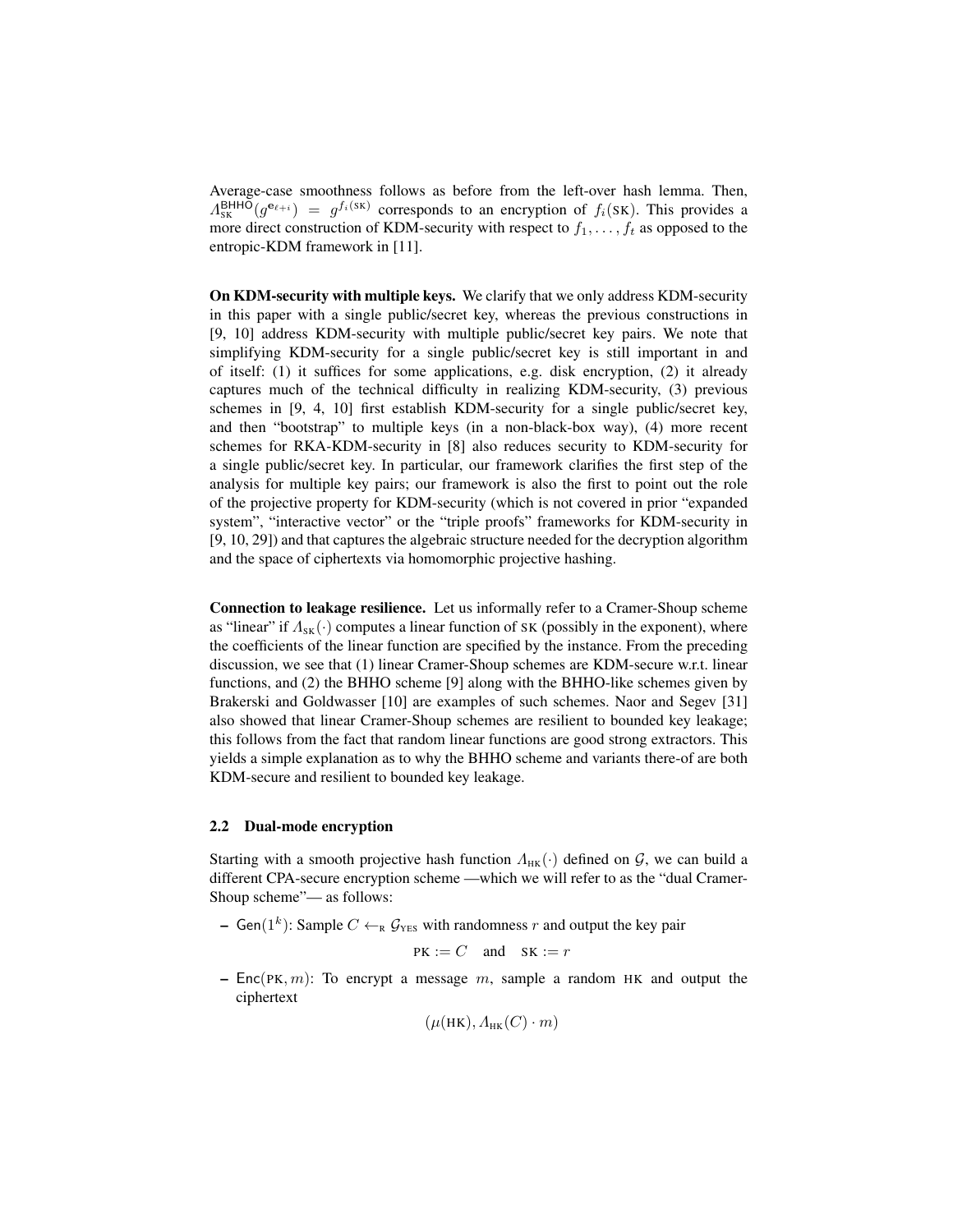– Dec(SK,  $(p, \psi)$ ): On input a ciphertext  $(p, \psi)$ , compute  $K := \Lambda_{HK}(C)$  using Pub on input  $p, C$  and  $r$  (via the projective property) and output

$$
(K^{-1}\cdot\psi)
$$

As observed in by Halevi and Kalai [23, 24], if we sample the public key  $C \leftarrow_R \mathcal{G}_{\text{NO}}$ , smoothness tells us that we obtain a "messy" public key where the ciphertext carries no information about the message. This suggests the following natural construction of a dual-mode cryptosystem / OT protocol:

- the receiver generates a pair of public keys  $C_0, C_1 \in \mathcal{G}$  subject to the constraint that  $C_0 \cdot C_1$  is the CRS.
- in the normal mode, we pick  $C_0, C_1 \leftarrow_R \mathcal{G}_{\text{YES}},$  and the CRS is chosen uniformly from  $\mathcal{G}_{\text{YES}}$ .
- in the messy mode, the CRS is chosen uniformly from  $\mathcal{G}_{NO}$ . Now, whenever a possibly malicious receiver sends a pair of public keys  $(C_0, C_1)$  such that  $C_0 \cdot C_1 \in \mathcal{G}_{\text{NO}}$ , then we know that one of  $C_0, C_1$  lies in  $\mathcal{G}_{\text{NO}}$  and is therefore messy. (Otherwise, if  $C_0, C_1 \in \mathcal{G}_{\text{YES}}$ , then  $C_0 \cdot C_1 \in \mathcal{G}_{\text{YES}}$  by closure properties of the subgroup.)

We note that exploiting subgroup structure of  $G_{\text{YES}}$  appears to be novel to this work, and we use subgroup structure in two ways: first, to argue that if  $C_0 \cdot C_1 \in \mathcal{G}_{NO}$ , then one of  $C_0, C_1$  lies in  $\mathcal{G}_{\text{NO}}$ ; and second, randomizing  $\mathcal{G}_{\text{YES}}$  in the CRS (which is necessary for reusability in the context of UC security) by adding another random  $\mathcal{G}_{\text{YES}}$  instance. In contrast, the prior work [23] uses the fact that if two pairs of group elements agree on the first component and disagree on the second, then one of them is a non-DDH tuple, and there is no need for randomizing  $G_{YES}$  as it addresses stand-alone security.

#### 2.3 Discussion

On lattice-based instantiations. A natural question is whether our frameworks extend to LWE-based instantiations of KDM-secure encryption and dual-mode cryptosystems given in [4, 2, 32], while relying on an approximate notions of smooth projective hashing as given in [27]. In the LWE setting, the "yes" instances as given by valid LWE instances do not form a subgroup. We note that for KDM security, our proof does not rely on the fact that  $G_{\text{YES}}$  forms a subgroup. For dual-mode cryptosystems, we only require that the "product" of two instances in  $\mathcal{G}_{\text{YES}}$  is "far" from  $\mathcal{G}_{\text{NO}}$ , which is indeed satisfied by LWE instances. However, in order to obtain an OT protocol where the same CRS can be reused for an a-priori unbounded number executions, it is crucial that we can statistically rerandomize instances in  $G_{\text{YES}}$ . We do not know how to achieve the latter for LWE; indeed, the LWE-based OT in [32] only achieves security for an a-priori bounded number of OT executions. In particular, we do not know any LWE instantiations for the "full-fledged" notion of dual-mode cryptosystems.

Additional related work. Smooth projective hashing is an extremely versatile tool that has found many other applications beyond CCA-security – two-message oblivious transfer [23], password-authenticated key exchange [18, 6], bounded leakage resilience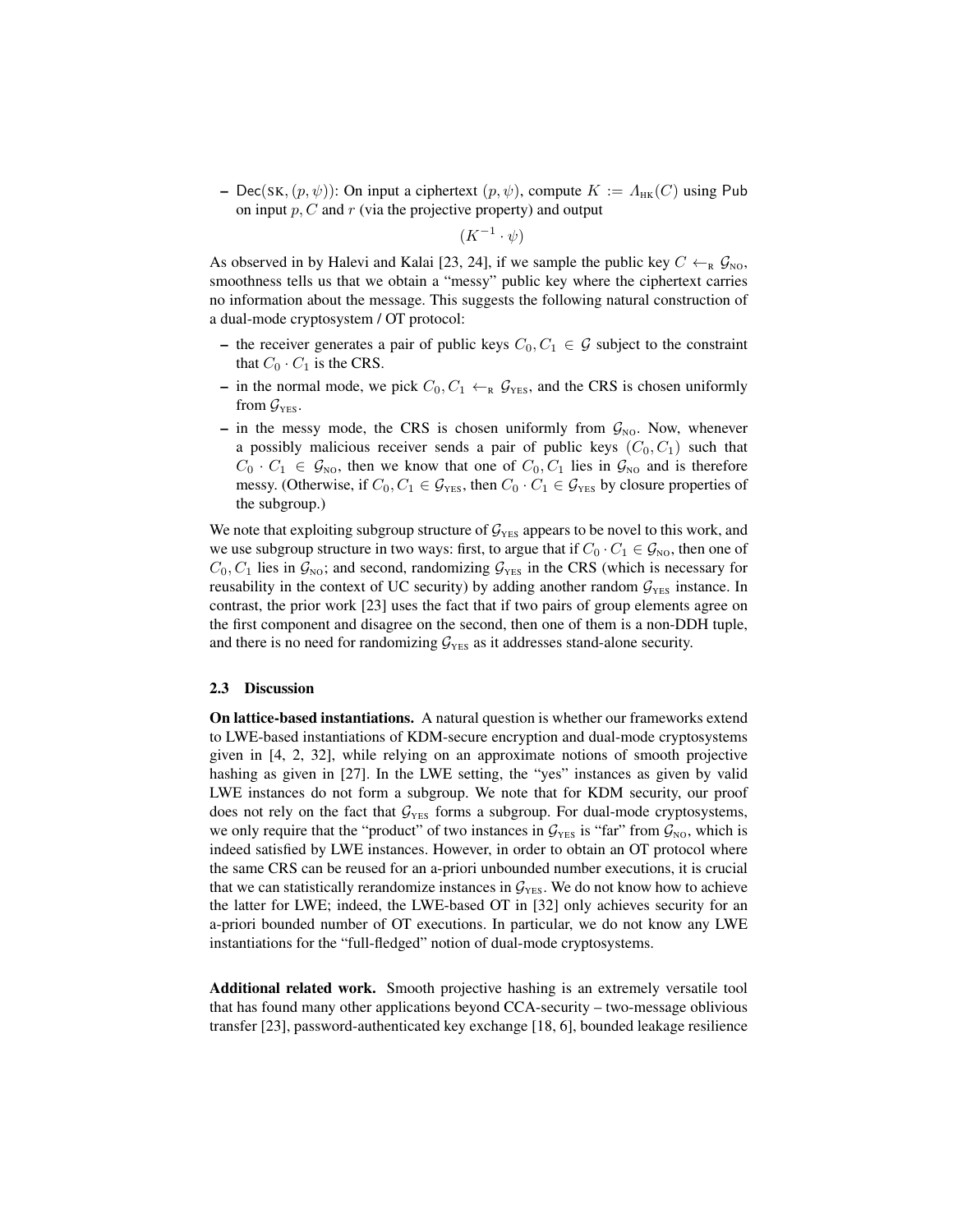[31], and encryption schemes secure against selective opening attacks [24]. The works of Barak et al. and Applebaum [5, 3], Brakerski, Goldwasser and Kalai [11], and Malkin, Teranishi and Yung [29] each presented general and different techniques to extend KDM-security to richer classes of functions with incomparable trade-offs. Haitner and Holenstein [22] presented black-box impossibility results for (singlekey) KDM-security based on general assumptions. In subsequent work, Hofheinz [25] presented a KDM-CCA-secure scheme with compact ciphertexts, inspired in part by the connection between smooth projective hashing and KDM-security established in this work.

Organization. We present definition and results on KDM-secure public-key encryption in Section 4, and those for dual-mode encryption in Section 5. We present the instantiations in Sections 6 and 7.

### 3 Preliminaries

**Notation.** We denote by  $s \leftarrow_R S$  the fact that s is picked uniformly at random from a finite set S and by  $x, y, z \leftarrow_R S$  that all  $x, y, z$  are picked independently and uniformly at random from S. By PPT, we denote a probabilistic polynomial-time algorithm. Throughout, we use  $1^k$  as the security parameter. We use  $\cdot$  to denote multiplication (or group operation) as well as component-wise multiplication. We use lower case boldface to denote (column) vectors and upper case boldface to denote matrices.

#### 3.1 Smooth Projective Hashing

We present the notion of smooth projective hashing as introduced by Cramer and Shoup [16], in the context of group-theoretic languages.

**Setup.** Fix a family of groups  $\mathcal{G}_{PP}$  indexed by a public parameter PP. We require that PP be efficiently samplable along with a secret parameter SP given a security parameter  $1^k$ , and assume that all algorithms are given PP as part of its input. We omit PP henceforth whenever the context is clear. We consider subgroups  $G_{\text{YES}}$  of G and we use  $G_{\text{NO}}$  to denote  $G \setminus G_{\text{YES}}$ . We will require that each of these groups  $G, G_{\text{YES}}, G_{\text{NO}}$  be efficiently samplable given PP, and that given the secret parameter SP, we can efficiently verify membership in  $\mathcal{G}_{\text{YES}}$ . Observe that if  $\mathcal{G}_{\text{YES}}$  has negligible density (as is the case for most instantiations), we may use the same sampling algorithm for both  $\mathcal{G}$  and  $\mathcal{G}_{NO}$  since both distributions are statistically indistinguishable.

Subgroup membership assumption. We will consider two related computational assumptions pertaining to the group G, which we refer to collectively as the *subgroup membership assumption*. The first assumption states that the uniform distributions over  $G_{\text{YES}}$  and G are computationally indistinguishable, even given PP. The second assumption states that the uniform distributions over  $G_{\text{YES}}$  and  $G_{\text{NO}}$  are computationally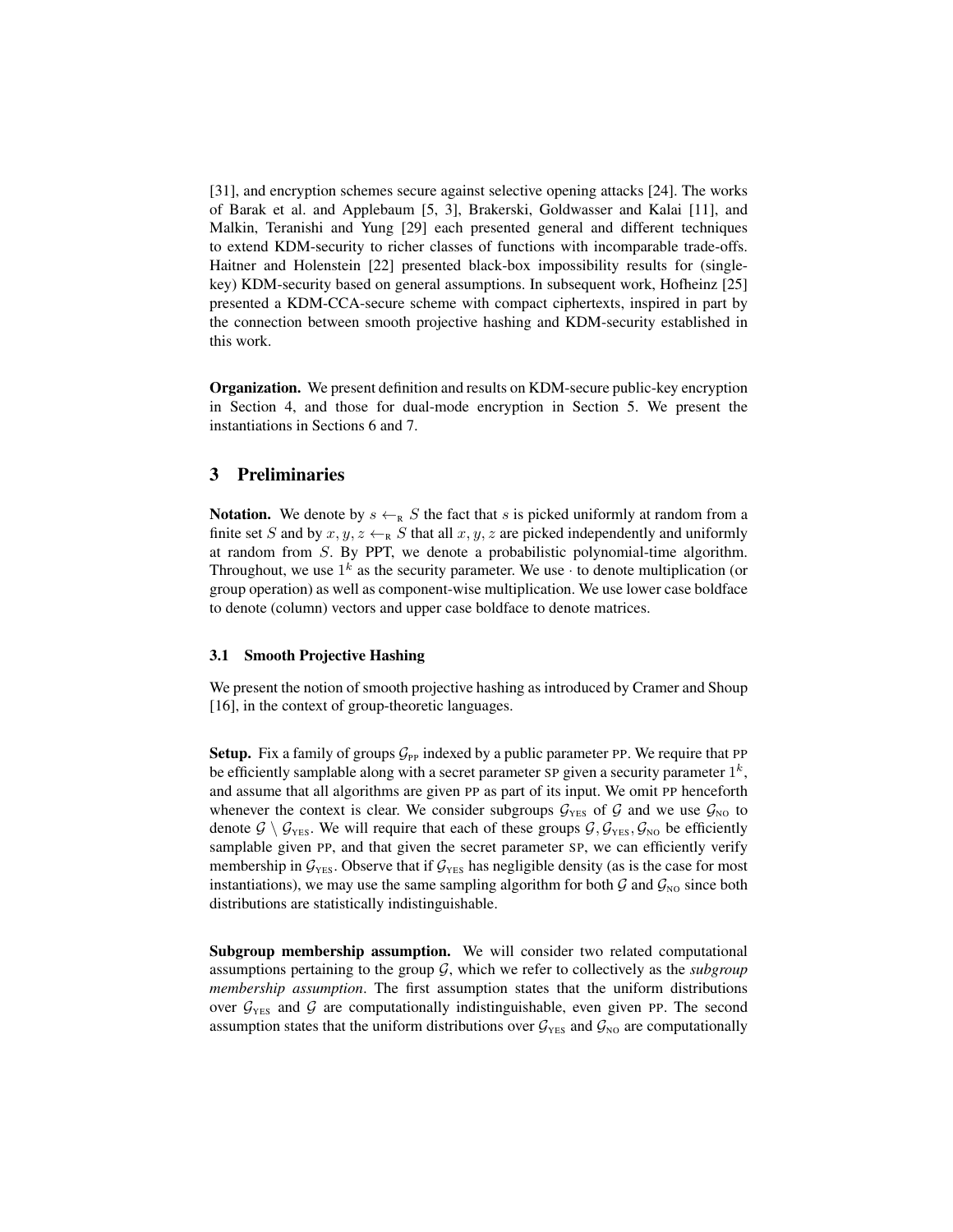indistinguishable, even given PP. Again, observe that if  $G_{\text{YES}}$  has negligible density, these two assumptions are equivalent, since the distributions over  $G$  and  $G_{NQ}$  are then statistically indistinguishable.

Homomorphic projective hashing. Fix a public parameter PP. We consider a family of hash functions  $\{\Lambda_{HK} : \mathcal{G} \to \mathcal{K}\}\$ indexed by a hashing key HK. We require that  $\Lambda_{HK}(\cdot)$ be efficiently computable (by a 'private evaluation' algorithm), and HK be efficiently samplable. In addition, we require that both G and K are groups, and that  $\Lambda_{HK}(\cdot)$  is a group *homomorphism*, that is, for all HK and all  $C_0, C_1 \in \mathcal{G}$ , we have  $\Lambda_{HK}(C_0)$ .  $\Lambda_{HK}(C_1) = \Lambda(C_0 \cdot C_1)$ . We say that  $\Lambda_{HK}(\cdot)$  is *projective* if there exists a projection map  $\mu$ (·) defined on HK such that  $\mu$ (HK) determines the behavior of  $\Lambda_{HK}$  on inputs from  $G_{\text{YES}}$ . Specifically, we require that there exists an efficient public evaluation algorithm Pub that on input  $\mu(HK)$  and  $C \in \mathcal{G}_{\text{YES}}$  along with the randomness r used to sample C, outputs the value  $\Lambda_{HK}(C)$ .

**Smoothness.** We say that  $\Lambda_{HK}(\cdot)$  is *smooth* if the behavior of  $\Lambda_{HK}$  on  $\mathcal{G}_{NO}$  is completely undetermined. That is, for all  $C \in \mathcal{G}_{NO}$ , the following distributions are statistically close:

$$
(PK, A_{HK}(C))
$$
 and  $(PK, K)$ 

where HK is random, PK =  $\mu$ (HK) and  $K \leftarrow_R \mathcal{K}$ . (Looking ahead, we will also consider a relaxed notion in some of our instantiations where we choose  $K$  from the uniform distribution over some subset of K; see Section 7.) We also say that  $\Lambda_{HK}(\cdot)$  is *averagecase smooth* where we relax the requirement for smoothness to hold for a random  $C \in \mathcal{G}$ [31]. That is, the following distributions are statistically close:

$$
(C, PK, A_{HK}(C))
$$
 and  $(C, PK, K)$ 

where HK is random,  $PK = \mu(HK)$ ,  $C \leftarrow_R \mathcal{G}$  and  $K \leftarrow_R \mathcal{K}$ .

### 4 KDM-Secure Encryption

Key-Dependent Message Security. We adopt a simulation-based variant of keydependent message (KDM) security from [7, 9], in the setting where there is only one public/secret key pair. Fix a public-key encryption scheme (Gen, Enc, Dec). For a stateful adversary  $A$ , we define the advantage function

$$
\mathsf{AdvKDM}^{\mathcal{A},\mathcal{F}}(k) := \Pr\left[\begin{matrix} (\text{PK},\text{SK}) \leftarrow \mathsf{Gen}(1^k); \\ \mathcal{A}^{\mathsf{kdmEnc}(\cdot), \mathsf{Enc}(\text{PK},\cdot)}(\text{PK}) = 1 \end{matrix}\right] - \Pr\left[\begin{matrix} (\text{PK},\text{SK}) \leftarrow \mathsf{Gen}(1^k); \\ \mathcal{A}^{\mathsf{kdmEnc}^*(\text{PK},\cdot), \mathsf{Enc}^*(\text{PK},\cdot)}(\text{PK}) = 1 \end{matrix}\right]\right.
$$

where

- kdmEnc(·) is an oracle that on input  $f \in \mathcal{F}$  returns a random encryption  $Enc(PK, f(SK))$ ;
- kdmEnc<sup>\*</sup>(PK, ·) corresponds to a simulator that gets as input  $f \in \mathcal{F}$ ;
- Enc<sup>\*</sup>(PK, ·) is an oracle that on input m, returns Enc(PK,  $0^{|m|}$ ).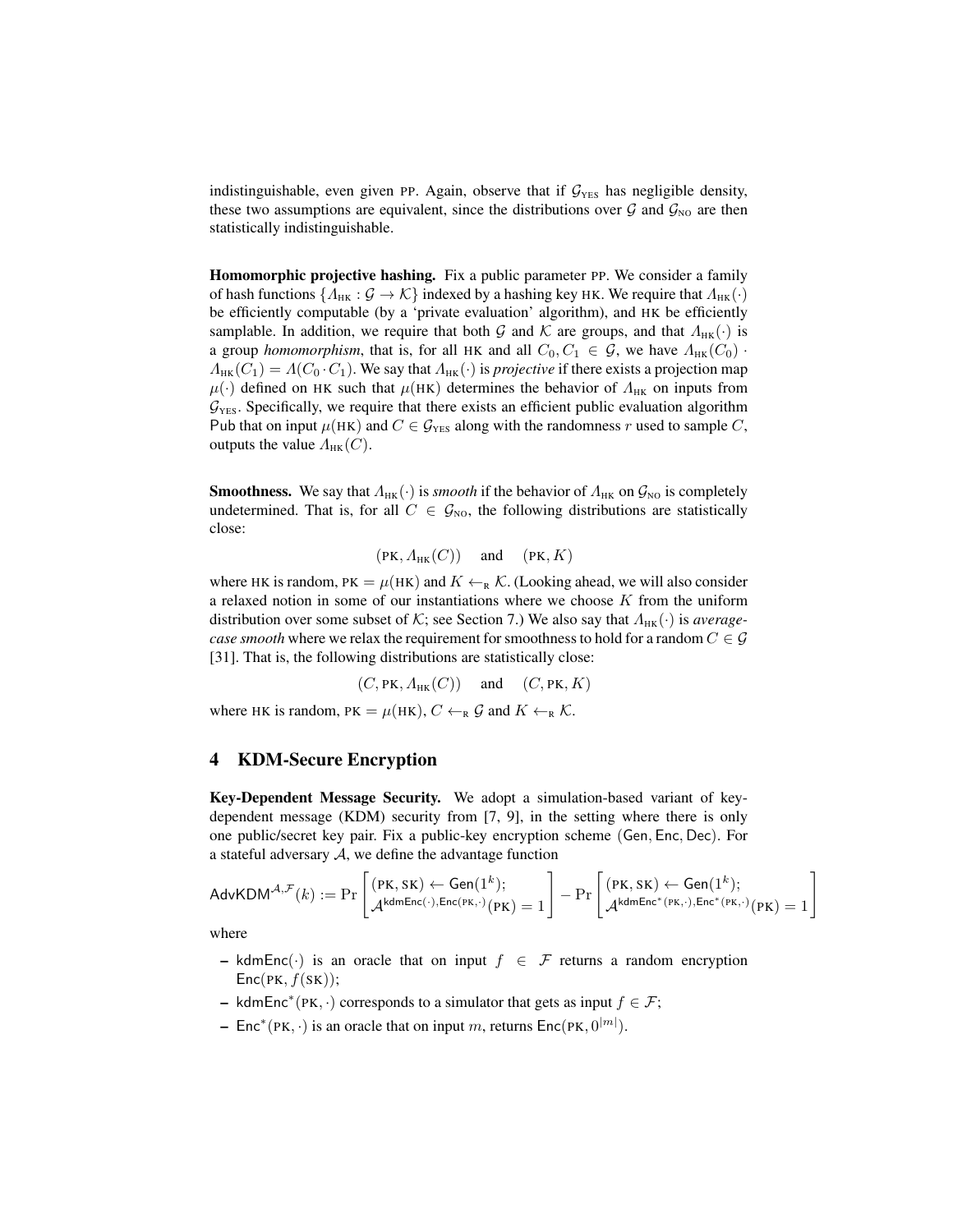An encryption scheme is said to be F*-KDM secure* if there exists an efficient kdmEnc<sup>\*</sup>() such that for all PPT A, the advantage  $|$ AdvKDM<sup>A, $\mathcal{F}(k)|$ </sup> is a negligible function in k.

**Construction.** Starting with a projective hash function  $\Lambda_{HK}$  :  $\mathcal{G} \to \mathcal{K}$ , we may derive a semantically secure public-key encryption scheme (Gen, Enc, Dec). The message space is M, and we require an injective map  $\phi : \mathcal{M} \to \mathcal{K}$  which is efficiently computable and invertible.

- Gen( $1^k$ ): Sample public parameters PP, a uniform hashing key HK and compute  $PK := (PP, \mu(HK))$ . Output the key pair

$$
PK := (PP, \mu(HK)) \text{ and } SK := HK
$$

– Enc(PK, m): Sample  $C \leftarrow_R \mathcal{G}_{\text{YES}}$  with randomness r, output the ciphertext

$$
(C, \mathsf{Pub}(\mathsf{PK}, C, r) \cdot \phi(m))
$$

– Dec(SK,  $(C, \psi)$ ): Output the plaintext

$$
\phi^{-1}(A_{\rm SK}(C)^{-1}\cdot\psi)
$$

**Theorem 1.** *Suppose*  $\Lambda_{HK}(\cdot)$  *is a projective hash function that is average-case smooth and homomorphic, and the subgroup membership problem is hard (w.r.t.*  $\mathcal{G}$  *vs*  $\mathcal{G}_{\text{YES}}$ ). *Then, the encryption scheme* (Gen, Enc, Dec) *described above is* F*-KDM secure where*  $\mathcal{F} = \{f_{e,k} : \text{SK} \mapsto \phi^{-1}(A_{\text{SK}}(e) \cdot k) \mid e \in \mathcal{G}, k \in \mathcal{K}\}.$ 

We do require that given a description of the function  $f_{e,k}$ , we can efficiently compute the corresponding  $e \in \mathcal{G}, k \in \mathcal{K}$ . Later on in the instantiations, the term e allows us to specify the coefficients in a linear function, whereas  $k$  corresponds to the constant off-set in an affine function. On the first reading, we suggest that the reader assume  $\phi$  is the identity map.

*Proof.* Observe that correctness of the encryption scheme follows readily from the projective property. We proceed to establish KDM security. First, we describe kdmEnc<sup>\*</sup>: on input PK,  $f_{e,k}$  and randomness r, use r to sample  $C \leftarrow_R \mathcal{G}_{\text{YES}}$  and output

$$
(C \cdot e^{-1}, \text{Pub}(PK, C, r) \cdot k)
$$

We proceed via a sequence of games. Fix a PPT adversary A that makes at most  $Q_0$ queries to kdmEnc and  $Q_1$  queries to Enc. We show that

$$
|\mathsf{AdvKDM}^{\mathcal{A},\mathcal{F}}(k)| \le (2Q_0 + 2Q_1) \cdot \epsilon
$$

where  $\epsilon$  is the advantage for the subgroup membership assumption. We start with Game 0, where the challenger proceeds like in the security game with kdmEnc, Enc oracles in the left experiment and kdmEnc<sup>∗</sup> , Enc<sup>∗</sup> oracles in the right experiment.

**Game 1.** We will run a hybrid argument over the  $Q_0$  queries to kdmEnc. That is, for  $i = 1, \ldots, Q_0$ , in Game 1.*i*, we replace the *i*'th query  $f_{e,k}$  to kdmEnc on the left with kdmEnc<sup>\*</sup>, so that we answer the first i queries using kdmEnc<sup>\*</sup> and the last  $Q_0 - i$  queries using kdmEnc. It suffices to show that for each i,

$$
(\text{PK}, \text{SK}, \text{Enc}(\text{PK}, f_{e,k}(\text{SK}))) \stackrel{2e}{\approx_c} (\text{PK}, \text{SK}, (C \cdot e^{-1}, \text{Pub}(\text{PK}, C, r) \cdot k)),
$$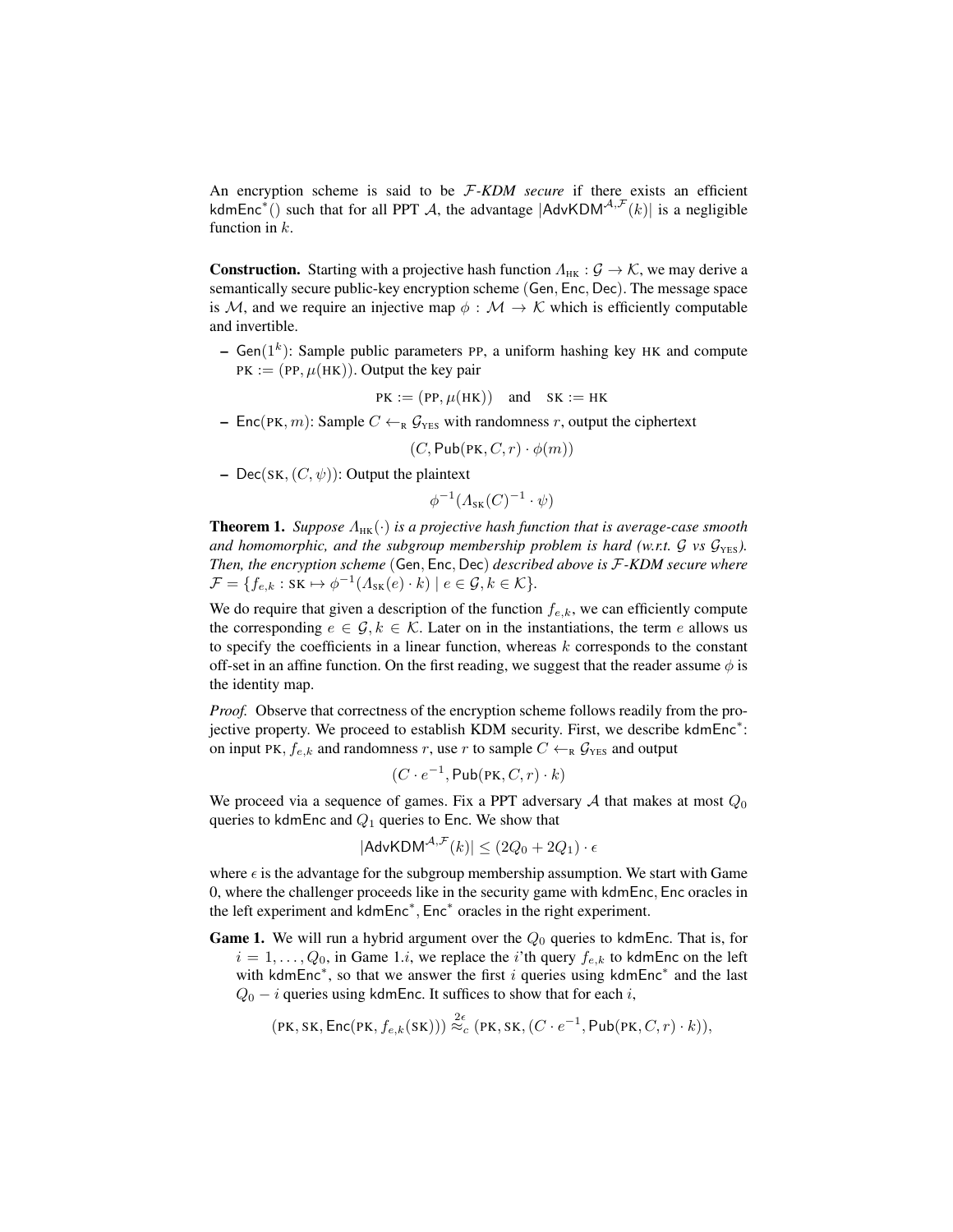where we would use PK to simulate the Enc queries and the first  $i - 1$  kdmEnc<sup>\*</sup> queries, and SK to simulate the remaining  $Q_0 - i$  kdmEnc queries. For notational simplicity, we omit (PK, SK) in the hybrid transitions below:

| $Enc(PK, f_{e,k}(SK); r)$                                                                                   |                                                                                                 |
|-------------------------------------------------------------------------------------------------------------|-------------------------------------------------------------------------------------------------|
| $\equiv (C, \text{Pub}(PK, C, r) \cdot A_{SK}(e) \cdot k) : C \leftarrow_R \mathcal{G}_{YES},$ randomness r |                                                                                                 |
| $\equiv (C, \Lambda_{SK}(C) \cdot \Lambda_{SK}(e) \cdot k)$                                                 | : $C \leftarrow_R \mathcal{G}_{\text{YES}}$ , via projective property                           |
| $\approx_c (C, \Lambda_{\rm SK}(C) \cdot \Lambda_{\rm SK}(e) \cdot k)$                                      | : $C \leftarrow_R \mathcal{G}$ , via subgroup membership                                        |
| $\equiv (C, \Lambda_{\rm SK}(C \cdot e) \cdot k)$                                                           | : $C \leftarrow_{\mathbb{R}} \mathcal{G}$ , since $\Lambda_{\mathbf{sk}}(\cdot)$ is homomorphic |
| $\equiv (C \cdot e^{-1}, \Lambda_{\rm SK}(C) \cdot k)$                                                      | : $C \leftarrow_R \mathcal{G}$ , since $e \in \mathcal{G}$                                      |
| $\approx_c (C \cdot e^{-1}, \Lambda_{\rm SK}(C) \cdot k)$                                                   | : $C \leftarrow_{\text{R}} \mathcal{G}_{\text{YFS}}$                                            |
| $\equiv (C \cdot e^{-1}, \text{Pub}(PK, C, r) \cdot k)$                                                     | : $C \leftarrow_R \mathcal{G}_{\text{YES}},$ randomness r, via projective                       |

Note that the above transition does not rely on smoothness, and therefore everything goes through even if we append (PK, SK) to the view.

**Game 2.** For  $i = 1, ..., Q_1$ , replace the *i*'th query m to Enc on the left with Enc<sup>\*</sup>. We will run a hybrid argument over the  $Q_1$  queries, and thus it suffices to show that for each i,

$$
(\text{PK},\text{Enc}(\text{PK},m)) \stackrel{2\epsilon}{\approx_c} (\text{PK},\text{Enc}(\text{PK},0^{|m|})).
$$

This is standard CPA-security of the Cramer-Shoup encryption. Observe that the view includes PK, which is sufficient to run kdmEnc<sup>\*</sup>.

|                                                    | $\mathsf{Enc}(\mathsf{PK}, m) \equiv (C, \mathsf{Pub}(\mathsf{PK}, C, r) \cdot \phi(m)) : C \leftarrow_{\mathsf{R}} \mathcal{G}_{\mathsf{YES}},$ randomness r |
|----------------------------------------------------|---------------------------------------------------------------------------------------------------------------------------------------------------------------|
| $\equiv (C, \Lambda_{\rm SK}(C) \cdot \phi(m))$    | : $C \leftarrow_R \mathcal{G}_{\text{YES}}$ , via projective property                                                                                         |
| $\approx_c (C, \Lambda_{\rm SK}(C) \cdot \phi(m))$ | : $C \leftarrow_{\mathbb{R}} \mathcal{G}$ , via subgroup membership                                                                                           |
| $\equiv (C, K \cdot \phi(m))$                      | : $C \leftarrow_R \mathcal{G}, K \leftarrow_R \mathcal{K}$ , via smoothness                                                                                   |
| $\equiv (C, K \cdot \phi(0^{ m }))$                | : $C \leftarrow_R \mathcal{G}, K \leftarrow_R \mathcal{K}$ , via uniformity of K                                                                              |
| $\approx_c$ Enc(PK, $0^{ m }$ ))                   | by reversing the hybrids                                                                                                                                      |

We conclude by observing that in Game 2, the left and right experiments are identical (both use the kdmEnc<sup>\*</sup>, Enc<sup>\*</sup> oracles), and therefore the advantage is 0.  $□$ 

### 5 Dual-Mode Encryption

In this section, we present the definition of a dual-mode cryptosystem from [32], and show a generic construction from smooth projective hashing. By [32, Theorem 4.1], once we have a dual-mode cryptosystem, we immediately obtain UC-secure twomessage oblivious transfer in the CRS model.

Preliminaries. Most of this is copied verbatim from [32, Section 3].

- Setup $(1^k, \mu)$ : given security parameter  $1^k$  and mode  $\mu \in \{0, 1\}$ , outputs  $(CRS, \tau)$ . The CRS is a common string for the remaining algorithms, and  $\tau$  is a trapdoor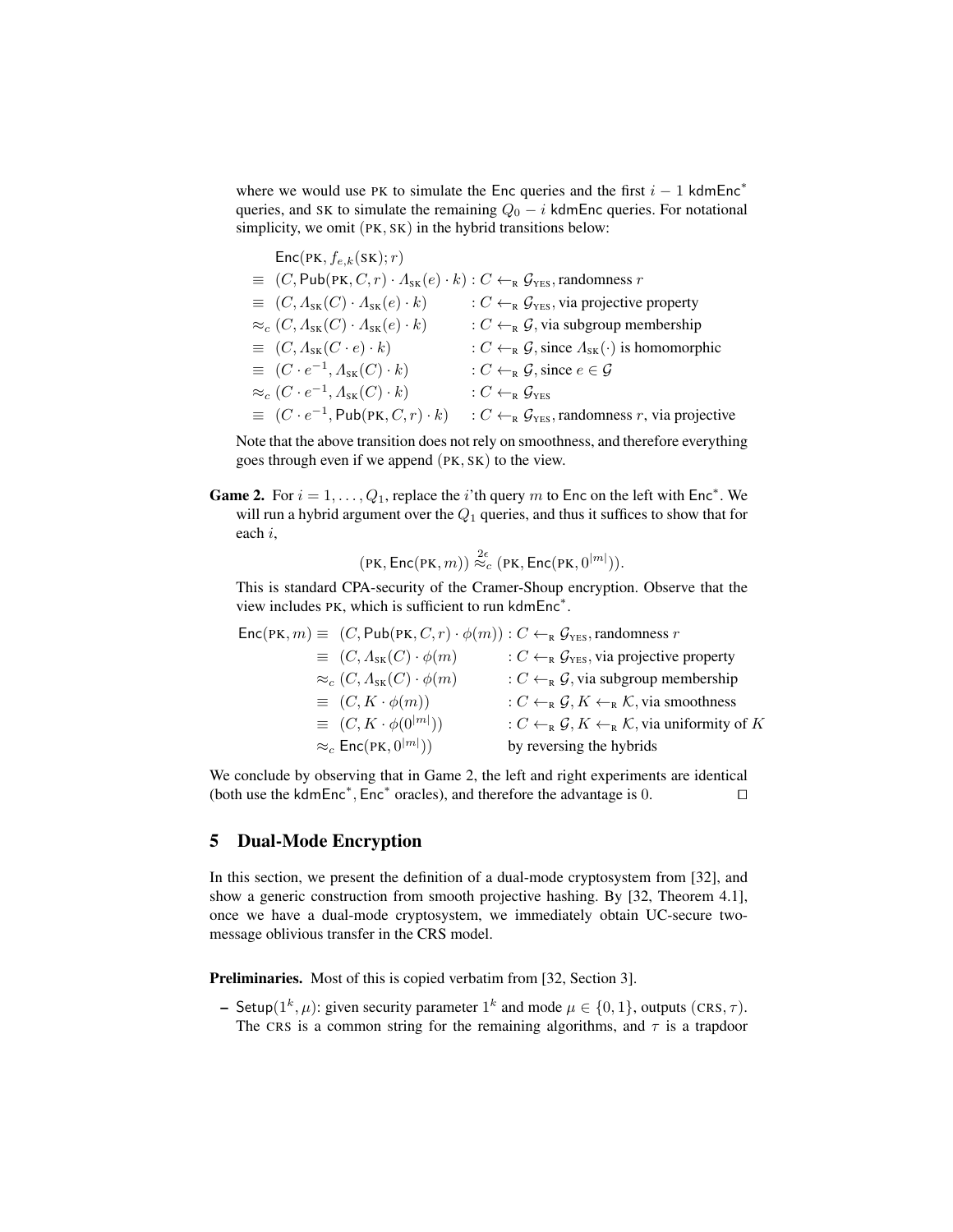value that enables either the FindMessy or TrapKeyGen algorithm, depending on the selected algorithm. We will also denote the messy setup algorithm using SetupMessy( $\cdot$ ) := Setup( $\cdot$ , 0) and the decryption mode setup algorithm using SetupDec( $\cdot$ ) := Setup( $\cdot$ , 1). All the remaining algorithms take CRS as their first input, but for notational clarity, we usually omit it from the list of arguments.

- KeyGen( $\sigma$ ): given a desired decryptable branch value  $\sigma \in \{0, 1\}$ , outputs (PK, SK) where PK is a public encryption key and SK is a corresponding secret key for messages encrypted on branch  $\sigma$ .
- Enc(PK, b, m): given a public key PK, a branch value  $b \in \{0, 1\}$ , and a message  $m \in \{0,1\}^{\ell}$ , outputs a ciphertext c encrypted on branch b.
- Dec(SK,  $\psi$ ): given a secret key SK and a ciphertext  $\psi$ , outputs a message  $m \in$  ${0,1}^{\ell}.$
- FindMessy( $\tau$ , PK): given a trapdoor  $\tau$  for CRS generated in messy mode and some (possibly malformed) public key PK, outputs a branch value  $b \in \{0, 1\}$ corresponding to a messy branch of PK.
- TrapKeyGen( $\tau$ ): given a trapdoor  $\tau$  for CRS generated in decryption mode, outputs  $(PK, SK_0, SK_1)$  where PK is a public encryption key and  $SK_0, SK_1$  are corresponding secret decryption keys for branches 0 and 1 respectively.

We use SetupMessy $_1,$  SetupDec $_1$  to denote the first output CRS of SetupMessy, SetupDec and  $\mathsf{KeyGen}_1$  to denote the first output PK of  $\mathsf{KeyGen}.$ 

Definition 1 (Dual-Mode Encryption). *A* dual-mode cryptosystem *is a tuple of algorithms described above that satisfy the following properties:*

- *1. Completeness for decryptable branch: For every*  $\mu \in \{0, 1\}$ , every  $(CRS, \tau)$   $\leftarrow$ Setup( $1^k$ ,  $\mu$ )*, every*  $\sigma \in \{0, 1\}$ *, every* (PK, SK)  $\leftarrow$  KeyGen( $\sigma$ ) and every  $m \in$  $\{0,1\}^{\ell}$ , decryption is correct on branch  $\sigma$ , i.e. Dec(SK, Enc(PK,  $\sigma$ , m)) = m.
- *2. Indistinguishability of modes: the first outputs of* SetupMessy *and* SetupDec *are*  $\emph{computationally indistinguishable, i.e.}$  Setup $\mathsf{Message}_1(1^k) \approx_c \mathsf{SetupDec}_1(1^k).$
- *3. (Messy Mode) Trapdoor identification of messy branch: For every*  $(CRS, \tau) \leftarrow$ SetupMessy(1<sup>k</sup> ) *and every (possibly malformed)* PK*,* FindMessy(τ, PK) *outputs a branch value*  $b \in \{0,1\}$  *such that*  $Enc(PK, b, \cdot)$  *is messy. Namely, for every*  $m_0, m_1 \in \{0, 1\}^{\ell}$ , Enc $(\text{PK}, b, m_0) \approx_s \text{Enc}(\text{PK}, b, m_1)$ .
- *4. (Decryption Mode) Trapdoor generation of keys decryptable on both branches:*  $\mathit{For\ every} \ (\mathtt{CRS},\tau) \ \leftarrow \ \mathsf{SetupDec}(1^k),\ \mathsf{TrapKeyGen}(\tau) \ \mathit{outputs} \ (\mathtt{PK},\mathtt{SK}_0,\mathtt{SK}_1)$ *such that for every*  $\sigma \in \{0,1\}$ :  $(PK) \approx_s R$ eyGen $_1(\sigma)$  *and*  $(PK, SK_{\sigma}) \in$  $Supp(KeyGen(\sigma)).$

*Remark 1.* Our requirement for decryption mode is actually weaker than that in [32], which stipulates that for every  $\sigma \in \{0, 1\}$ ,  $(\text{PK}, \text{SK}_\sigma) \approx_s \text{KeyGen}(\sigma)$ . That is, we allow TrapKeyGen output any valid secret key  $SK_{\sigma}$  for branch  $\sigma$ , whereas the original requirement is that the distribution of  $SK_{\sigma}$  be close to that output by KeyGen( $\sigma$ ). This weaker guarantee is nonetheless sufficient for UC-secure OT, since the decryption mode is used in the case of a corrupted sender. A corrupted sender sees only PK and not  $SK_0$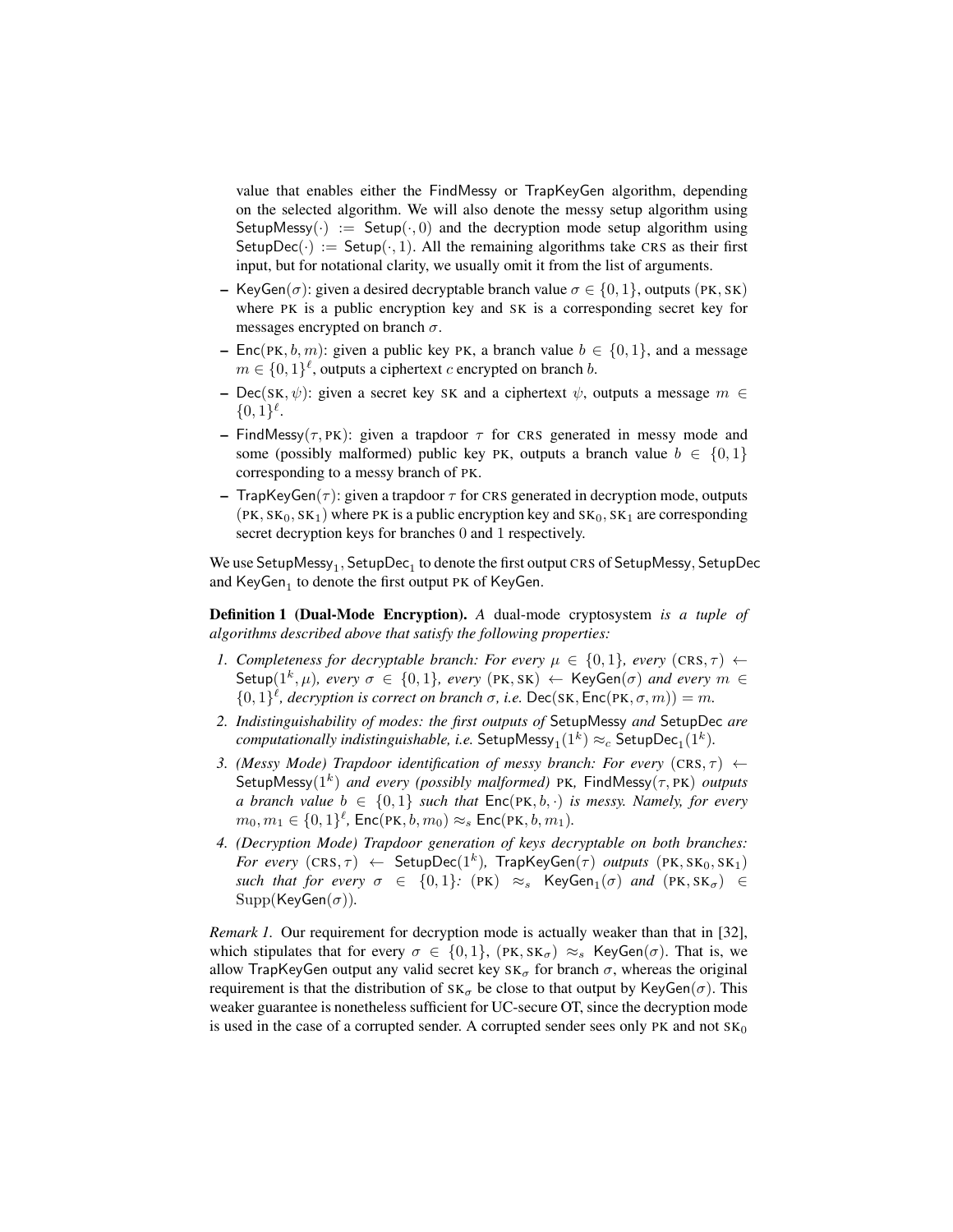or  $SK_1$ ; moreover, as long as both  $SK_0$  and  $SK_1$  are valid, we will be able to extract both of its inputs.

Dual-mode encryption from projective hashing. We begin with the set-up algorithms:

 $-$  SetupMessy $(1^k)$ : Run Param $(1^k) \leftarrow$  (PP, SP) and sample  $C \leftarrow_\text{\tiny R} \mathcal{G}_\text{\tiny NO}.$  Output

 $CRS := (PP, C)$  and  $\tau := SP$ 

 $-$  SetupDec $(1^k)$ : Run Param $(1^k)$   $\;\gets\;$  (PP, SP) and sample  $C$   $\;\gets_\text{\tiny R}\;$   $\mathcal{G}_\text{\tiny YES}$  with randomness r. Output

$$
CRS := (PP, C) \quad \text{and} \quad \tau := r
$$

All the remaining algorithms take CRS = (PP, C) where  $C \in \mathcal{G}$  as their first input.

– KeyGen( $\sigma$ ): On input a branch value  $\sigma \in \{0, 1\}$ , sample  $C_{\sigma} \leftarrow_R \mathcal{G}_{\text{YES}}$  with randomness  $r_{\sigma}$ . Set  $C_{1-\sigma} := C \cdot C_{\sigma}^{-1}$ . Output

$$
PK := (C_0, C_1) \quad \text{and} \quad SK := (\sigma, r_{\sigma})
$$

– Enc(PK, b, m): On input PK =  $(C_0, C_1)$ , sample a uniform hashing key HK and output

$$
\psi := (\mu(HK), A_{HK}(C_b) \cdot m)
$$

 $\text{– Dec}(SK, \psi)$ : On input SK =  $(\sigma, r)$  and  $\psi$  = (PK<sup>\*</sup>,  $\psi^*$ ), output

$$
m := \mathsf{Pub}(\mathsf{PK}^*, C_\sigma, r)^{-1} \cdot \psi^*
$$

– FindMessy( $\tau$ , PK): On input  $\tau$  = SP and PK =  $(C_0, C_1)$ , check that  $C_0 \cdot C_1 = C$ . **Output** 

$$
b := \begin{cases} 1 & \text{if } C_0 \in \mathcal{G}_{\text{YES}} \\ 0 & \text{otherwise} \end{cases}
$$

– TrapKeyGen( $\tau$ ): On input  $\tau = r$ , sample  $C_0 \leftarrow_R \mathcal{G}_{\text{YES}}$  with randomness  $r_0$  and compute  $C_1 \in \mathcal{G}_{\text{YES}}$  with randomness  $r_1 := r - r_0$  (so that  $C_0 \cdot C_1 = C$ ). Output

$$
PK := (C_0, C_1) \quad \text{and} \quad (SK_0, SK_1) := (r_0, r_1)
$$

**Theorem 2.** *Suppose*  $\Lambda_{HK}(\cdot)$  *is a smooth projective hash function, and the subgroup membership problem is hard (w.r.t.*  $\mathcal{G}_{\text{YES}}$  *vs*  $\mathcal{G}_{\text{NO}}$ *). Then, the above construction yields a dual-mode cryptosystem.*

We note here that our construction requires an additional property from underlying group, namely that given the respective randomness  $r_0, r_1$  for sampling  $C_0, C_1 \in \mathcal{G}_{\text{YES}}$ , the value  $r_0+r_1$  is the randomness for sampling  $C_0 \cdot C_1$  (that is, the sampling algorithm is also homomorphic). This requirement may be eliminated if we are willing to settle for the weaker guarantee where each CRS may only be used for a single (or a-priori bounded) instance of OT, as with the LWE-based instantiation in [32].

*Proof.* We verify that our construction satisfies all of the four properties in Definition 1: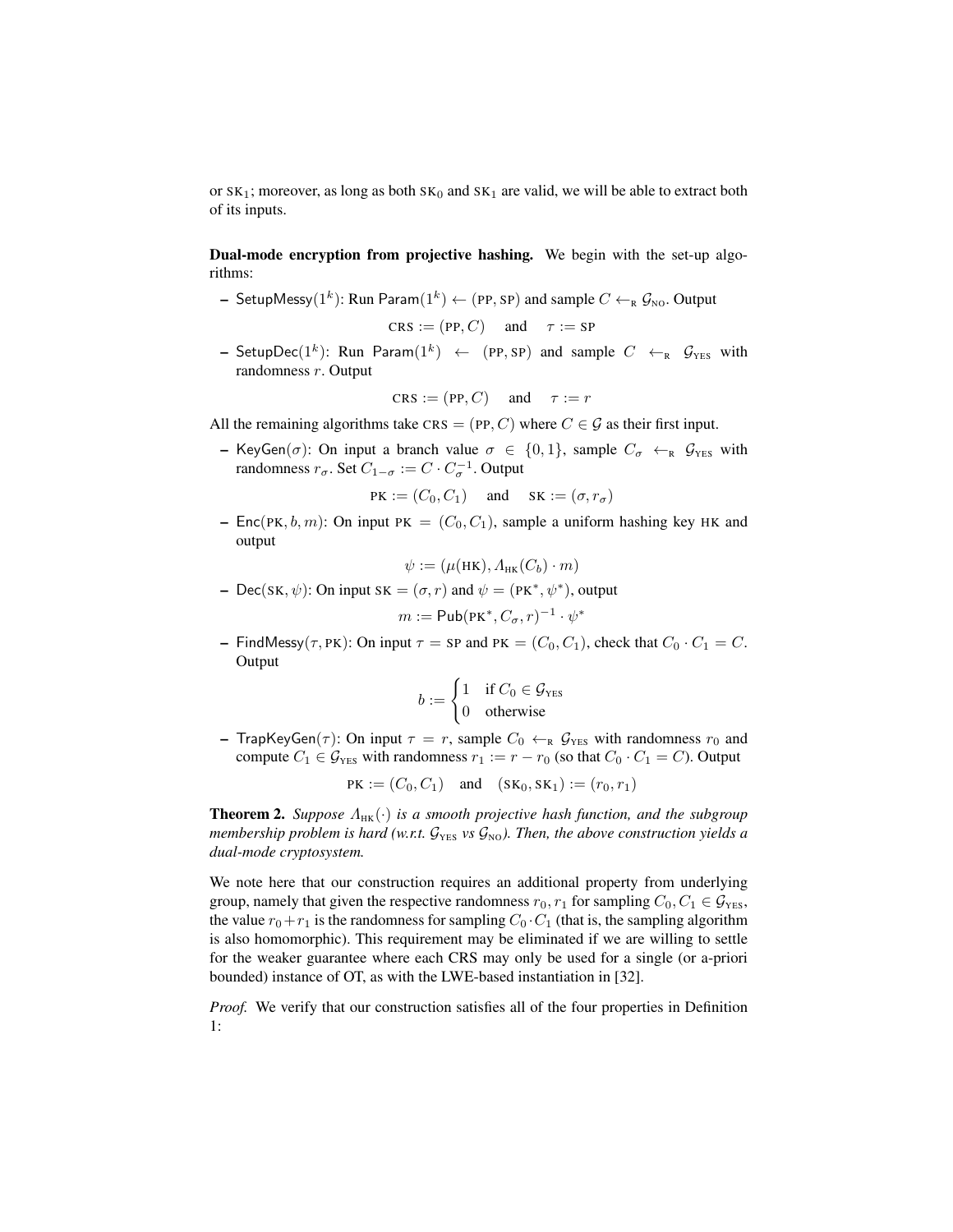- 1. Completeness for decryptable branch: This follows readily from the projective property.
- 2. Indistinguishability of modes: This follows readily from our subset membership assumption.
- 3. (Messy Mode) Trapdoor identification of messy branch: In the messy mode, we require that  $C_0 \cdot C_1 = C \in \mathcal{G}_{\text{NO}}$ . Therefore, (at least) one of  $C_0, C_1 \in \mathcal{G}_{\text{NO}}$  (a subgroup is closed under multiplication, so if  $C_0, C_1 \in \mathcal{G}_{\text{YES}}$ , then  $C_0 \cdot C_1 \in \mathcal{G}_{\text{YES}}$ . Moreover, using the membership trapdoor, we can identify which of  $C_0$  or  $C_1$  is in  $\mathcal{G}_{\text{NO}}$ . The corresponding ciphertext must be messy by smoothness.
- 4. (Decryption Mode) Trapdoor generation of keys decryptable on both branches: It is clear that the distribution of each of  $C_0$  and  $C_1$  is the uniform distribution over  $\mathcal{G}_{\text{YES}}$ . Moreover,  $r_0$  and  $r_1$  are randomness used for sampling  $C_0$  and  $C_1$  respectively. Therefore, by the projective property, we can decrypt ciphertexts on both branches.  $\Box$

### 6 Instantiations from DLIN

Let  $\mathbb G$  be a group of prime order q specified using a generator g. The DDH assumption asserts that  $g^{ab}$  is pseudorandom given  $g, g^a, g^b$  where  $g \leftarrow_R \mathbb{G}; a, b \leftarrow_R \mathbb{Z}_q$ . The d-LIN assumption asserts that  $g_{d+1}^{r_1+\cdots+r_d}$  is pseudorandom given  $g_1,\ldots,g_{d+1}, g_1^{r_1},\ldots,g_d^{r_d}$ where  $g_1, \ldots, g_{d+1} \leftarrow_R \mathbb{G}; r_1, \ldots, r_d \leftarrow_R \mathbb{Z}_q$ . DDH is equivalent to 1-LIN.

### 6.1 Dual-mode encryption

For dual-mode encryption, we use the original Cramer-Shoup DDH-based hash proof system in [16, 15] and its generalization to d-LIN [26, 34].

**Setup.** Sample  $P \leftarrow_R \mathbb{Z}_q^{d \times (d+1)}$  along with a check vector  $\mathbf{v} \neq \mathbf{0}$  so that  $P\mathbf{v} = \mathbf{0}$ . **Output** 

$$
PP := (\mathbb{G}, q, g, g^P) \text{ and } SP := (\mathbf{v})
$$

The subgroup indistinguishability problem is given by:

$$
\mathcal{G}_{\texttt{YES}} := \Big\{ g^{\mathbf{r}^\top \mathbf{P}} : \mathbf{r} \in \mathbb{Z}_q^d \Big\} \qquad \text{and} \qquad \mathcal{G} := \Big\{ g^{\mathbf{a}^\top} : \mathbf{a} \in \mathbb{Z}_q^{d+1} \Big\}
$$

where  $\textsf{SampR}(\mathbf{r}) = g^{\mathbf{r}^{\mathrm{T}} \mathbf{P}}$  and the group operation is the natural one given by entry-wise product. The uniform distributions over  $\mathcal{G}_{\text{YES}}$  and G are computationally distinguishable under the d-LIN assumption as shown in [31, 9]. Observe that we can efficiently verify membership in  $G_{\text{YES}}$  using v since:

$$
g^{\mathbf{a}^\top} \in \mathcal{G}_{\text{YES}} \quad \Longleftrightarrow \quad g^{\mathbf{a}^\top \mathbf{v}} = 1
$$

**Hashing.** The hashing key is given by a column vector  $\mathbf{s} \leftarrow_{\mathbb{R}} \mathbb{Z}_q^{d+1}$ , with

$$
\mu(g^{\mathbf{P}}, \mathbf{s}) := g^{\mathbf{P}\mathbf{s}} \in \mathbb{G}^{d \times 1}
$$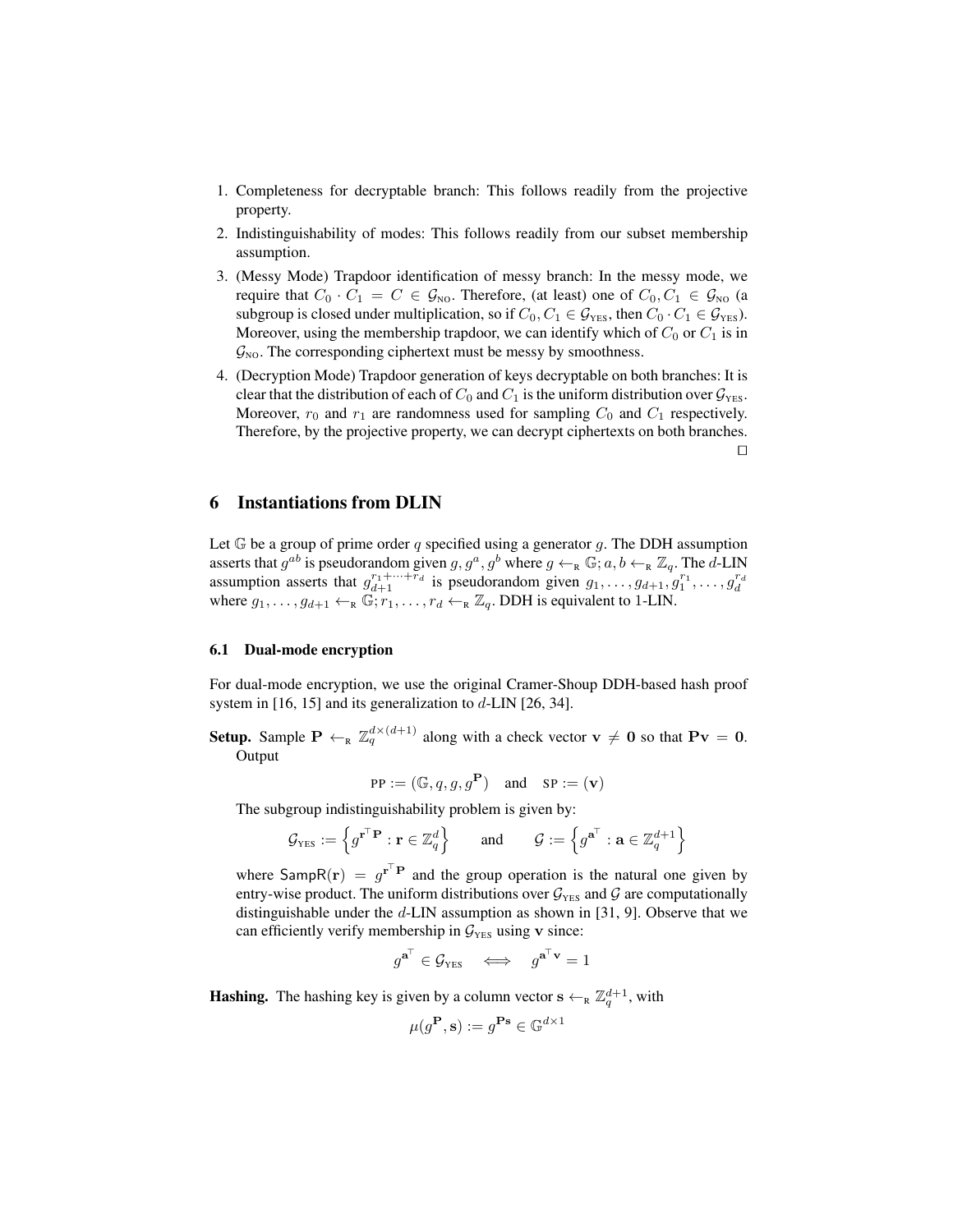Private and public evaluation are given by:

$$
\Lambda_{\mathbf{s}}(g^{\mathbf{a}^{\top}}) := g^{\mathbf{a}^{\top}\mathbf{s}} \in \mathbb{G} \quad \text{and} \quad \text{Pub}(g^{\mathbf{P}\mathbf{s}}, \mathbf{C}, \mathbf{r}) := g^{\mathbf{r}^{\top}(\mathbf{P}\mathbf{s})}
$$

Clearly,  $\Lambda_{\mathbf{s}}(\cdot)$  is a group homomorphism. For the projective property, observe that for  $\mathbf{C} = g^{\mathbf{r}^\top \mathbf{P}} \in \mathcal{G}_{\text{\tiny{YES}}}$ , we have

$$
\varLambda_{\mathbf{s}}(\mathbf{C}) = g^{\mathbf{r}^\top \mathbf{P} \mathbf{s}} = \mathsf{Pub}(g^{\mathbf{P} \mathbf{s}}, \mathbf{C}, \mathbf{r})
$$

**Smoothness.** Observe that for any  $g^{\mathbf{a}^\top} \in \mathcal{G}_{\text{NO}}$  (and  $\mathbf{a} \neq \mathbf{0}$ ), we have that  $\mathbf{a}^\top$  is not in the row span of **P**. This means that for a random  $s \leftarrow_R \mathbb{Z}_q^{d+1}$ ,  $a^{\top}s$  is uniformly distributed over  $\mathbb{Z}_q$  given Ps. Smoothness follows readily.

### 6.2 KDM-security

We extend the d-LIN based hash proof system in [9, 31], which are the vectorial analogues of the preceding constructions, augmented with  $t$  functions following [11]. This in turn captures the DDH-based KDM-secure encryption in [9] and the DLINbased scheme in [13]. Fix  $\ell \ge (d+2) \log q$  and suppose we have t additional (efficiently computable) functions  $f_1, \ldots, f_t : \{0,1\}^{\ell} \to \{0,1\}$ , where  $t \geq 0$ . For instance, these functions may be low-degree polynomials of the bits of the input, as considered in [11].

**Setup.** Sample  $\mathbf{P} \leftarrow_{\mathsf{R}} \mathbb{Z}_q^{d \times (\ell+t)}$ . Output

$$
\mathtt{PP} := (\mathbb{G}, q, g, g^{\mathbf{P}})
$$

The subgroup indistinguishability problem is given by:

$$
\mathcal{G}_{\text{\tiny{YES}}} := \left\{ g^{\mathbf{r}^\top \mathbf{P}} : \mathbf{r} \in \mathbb{Z}_q^d \right\} \qquad \text{and} \qquad \mathcal{G} := \left\{ g^{\mathbf{a}^\top} : \mathbf{a} \in \mathbb{Z}_q^{\ell+t} \right\}
$$

where the group operation is the natural one given by entry-wise product. The uniform distributions over  $G_{\text{YES}}$  and G are computationally distinguishable under the  $d$ -LIN assumption as shown in [31, 9].

**Hashing.** The hashing key is given by a column vector  $\mathbf{s} \leftarrow_R \{0,1\}^{\ell}$ . We then set  $\hat{\mathbf{s}} \in \{0,1\}^{\ell+t}$  to be the concatenation of s and  $f_1(\mathbf{s}), \ldots, f_t(\mathbf{s})$ .

$$
\mu(g^{\mathbf{P}}, \mathbf{s}) := g^{\mathbf{P}\hat{\mathbf{s}}} \in \mathbb{G}^{d \times 1}
$$

Private and public evaluation are given by:

$$
\Lambda_{\mathbf{s}}(g^{\mathbf{a}}) := g^{\mathbf{a}^{\top}\hat{\mathbf{s}}} \in \mathbb{G} \quad \text{and} \quad \text{Pub}(g^{\mathbf{P}\hat{\mathbf{s}}}, \mathbf{C}, \mathbf{r}) := g^{\mathbf{r}^{\top}(\mathbf{P}\hat{\mathbf{s}})}
$$

Clearly,  $\Lambda_{\mathbf{s}}(\cdot)$  is a group homomorphism and the projective property simply follows from the fact that  $g^{(\mathbf{r}^\top \mathbf{P})\hat{\mathbf{s}}} = g^{\mathbf{r}^\top (\mathbf{P}\hat{\mathbf{s}})}$ .

Smoothness. For average-case smoothness, the left-over hash lemma implies that for  $\ell > (d + 2) \log q$ , the following distributions:

$$
(\mathbf{P}, \mathbf{P}\hat{\mathbf{s}}, \mathbf{a}, \mathbf{a}^{\top}\hat{\mathbf{s}}) \quad \text{and} \quad (\mathbf{P}, \mathbf{P}\hat{\mathbf{s}}, \mathbf{a}, a')
$$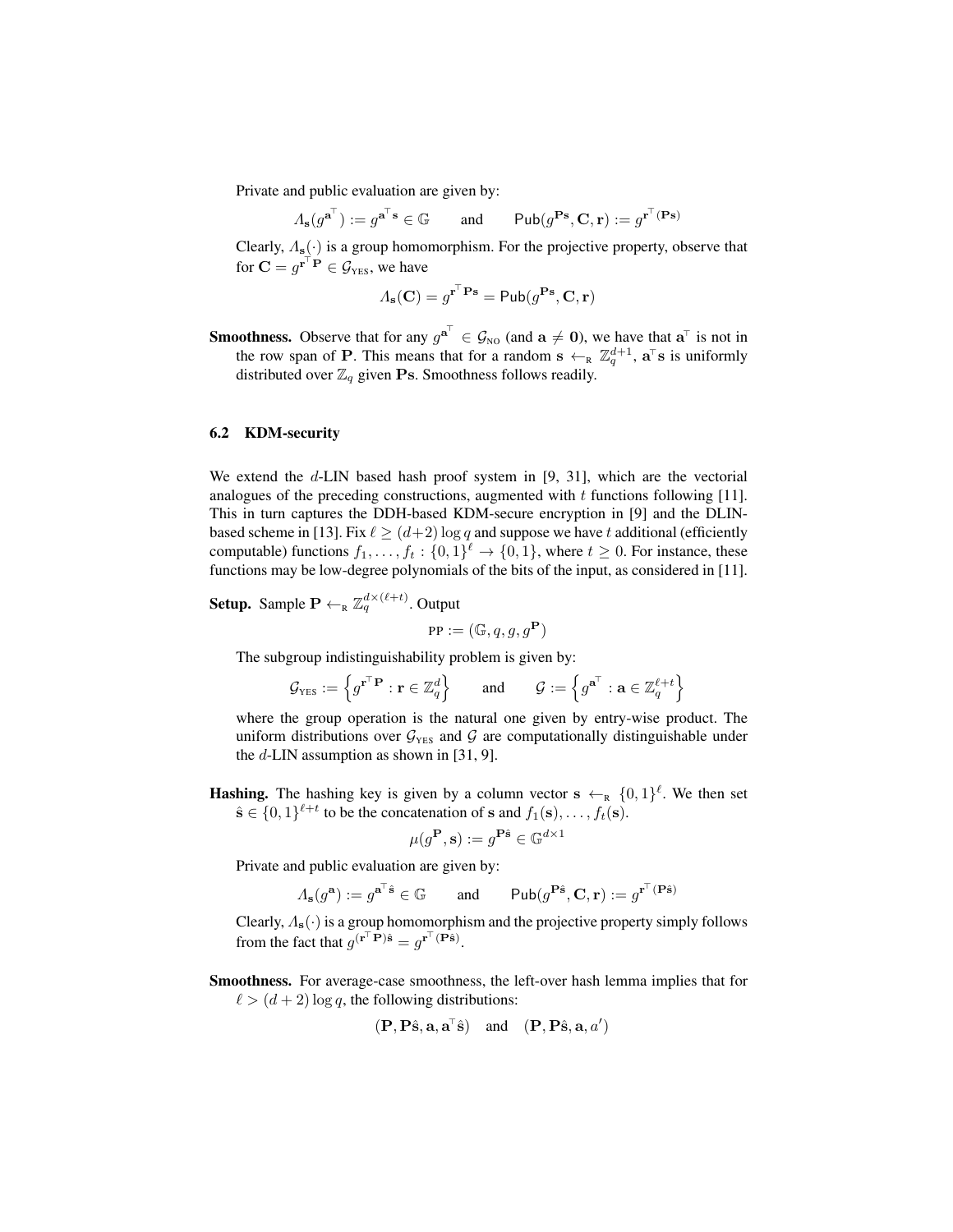are 1/q-statistically close, where  $\mathbf{s} \leftarrow_R \{0,1\}^{\ell}, \mathbf{a} \leftarrow_R \mathbb{Z}_q^{\ell}, a' \leftarrow_R \mathbb{Z}_q$ . Note that  $\hat{\mathbf{s}}$ has  $\ell$  bits of min-entropy, so  $\hat{\bf s}$  conditioned on  ${\bf P}\hat{\bf s}\in \mathbb{Z}_q^{d\times 1}$  has roughly  $\ell-d\log q\geq 0$  $2 \log q$  bits of min-entropy.

**Class** F. The message space  $\mathcal{M} = \{0, 1\}$  and  $\phi(m) = g^m$ .

- Observe that for all  $\mathbf{a} \in \mathbb{Z}_q^{\ell}$ ,  $c \in \mathbb{Z}_q$  (such that  $\mathbf{a}^{\top} \mathbf{s} + c \in \{0, 1\}$  for all  $\mathbf{s} \in \mathbb{Z}_q$  $\{0,1\}^{\ell}$ :

$$
\varLambda_{\mathbf{s}}(g^{(\mathbf{a}||\mathbf{0})^{\top}}) \cdot g^c = g^{(\mathbf{a}||\mathbf{0})^{\top} \hat{\mathbf{s}}} \cdot g^c = \phi(\mathbf{a}^{\top}\mathbf{s} + c)
$$

– Moreover, for all  $i \in [t]$ ,

$$
\Lambda_{\mathbf{s}}(g^{\mathbf{e}_{\ell+i}}) = g^{f_i(\mathbf{s})} = \phi(f_i(\mathbf{s}))
$$

where  $e_{\ell+i} \in \{0, 1\}^{\ell+i}$  is the unit vector with a 1 in the  $(\ell + i)$ 'th index.

That is, the resulting scheme is F-KDM secure for  $\mathcal{F} = \{s \mapsto a^{\top}s + c \mid a \in \mathcal{F}\}$  $\mathbb{Z}_q^{\ell}, c \in \mathbb{Z}_q$  }  $\cup$  { $f_1, \ldots, f_t$ }, i.e. affine functions of the bits of the secret key (which includes flipping the *i*'th bit of the key  $s \mapsto 1 - s_i$ ) plus the functions  $f_1, \ldots, f_t$ .

### 7 Instantiations from QR and DCR

We will rely on the subgroup indistinguishability framework of Brakerski and Goldwasser [10] (also [16, Section 7.4.2]). We consider a family of finite commutative groups G that is generated by two elements g, h of co-prime order (thus  $|\mathbb{G}|$  = ord $(g)$  · ord $(h)$ ); we use  $\mathbb{G}_0$  to denote  $\langle g \rangle$ . We will require the following additional properties:

- given the public description of  $\mathbb{G}$ , we may compute ord(h) and a good approximation a for  $\text{ord}(q)$  (so that the uniform distributions over [a] and over  $[\text{ord}(q)]$  are statistcally close).
- $-$  computing discrete log with respect to  $h$  is easy.
- the uniform distributions over  $\mathbb{G}_0$  and over  $\mathbb{G}$  are computationally indistinguishable, given  $q, h$ .
- given some trapdoor, deciding membership in  $\langle q \rangle$  is easy.

For our instantiations here, the output of  $\Lambda_{HK}(\cdot)$  lies in G. We will work with a relaxed notion of smoothness here in this section, where instead of requiring that  $\Lambda_{HK}(\cdot)$  be random over  $\mathbb{G}$ , we only require that  $\Lambda_{HK}(\cdot) \mod \mathbb{G}_0$  be random over  $\langle h \rangle$ . More formally, smoothness states that for all  $C \in \mathcal{G}_{\text{NO}}$ :  $\Lambda_{\text{HK}}(C) \mod \mathbb{G}_0$  is statistically close to uniform over the subgroup  $\langle h \rangle$  even given  $\mu$ (HK). Similarly, average-case smoothness states that the following distributions are statistically close:

 $(\mu(HK), C, \Lambda_{HK}(C) \text{ mod } \mathbb{G}_0)$  and  $(\mu(HK), C, h')$ 

where  $C \leftarrow_R \mathcal{G}$  and  $h' \leftarrow_R \langle h \rangle$ . The relaxed notion of smoothness is sufficient for all of our applications as long as we will embed the message into the subgroup  $\langle h \rangle$ .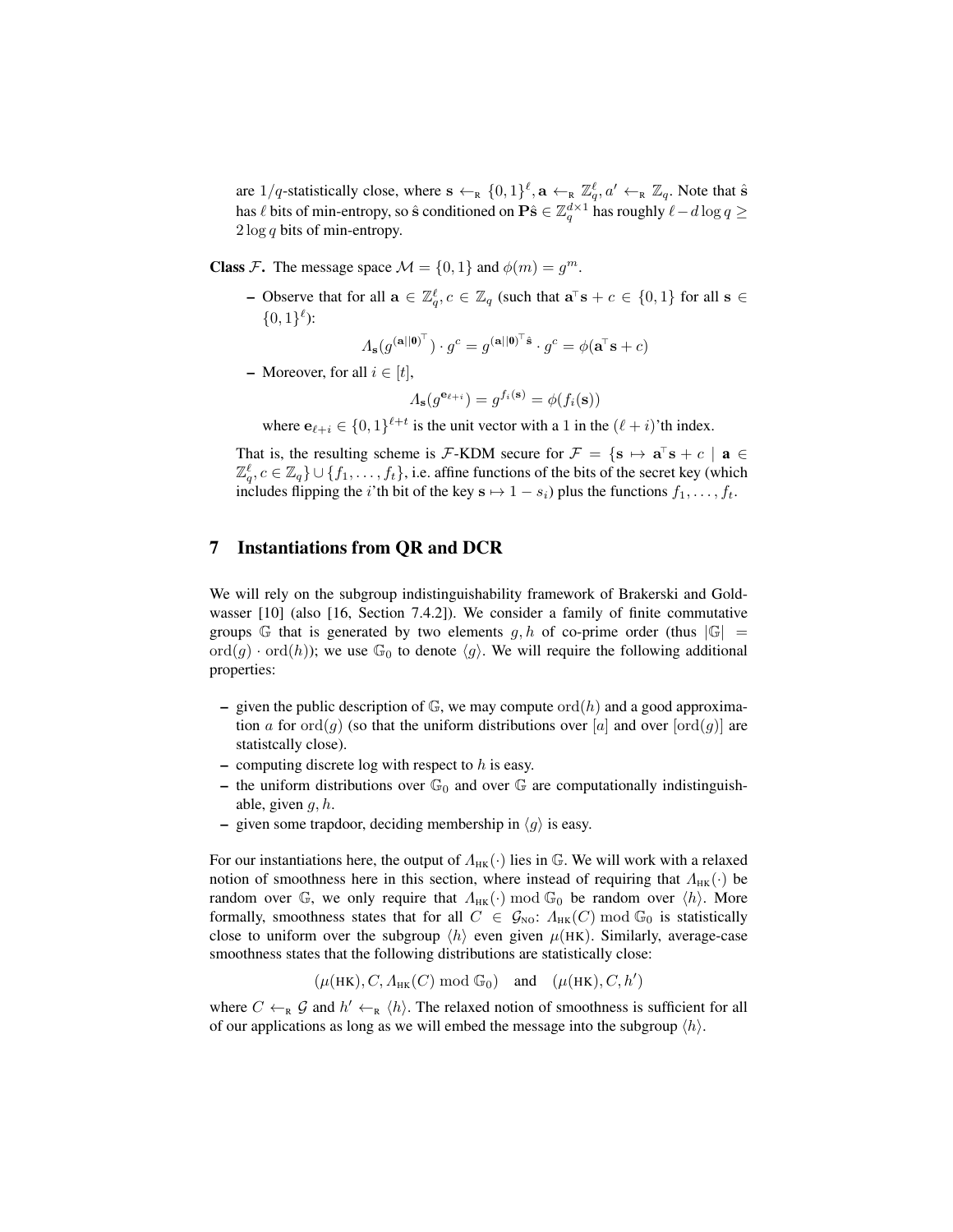**Instantiation from QR.** Fix a Blum integer  $N = PQ$  for k-bit safe primes  $P, Q \equiv 3$ (mod 4) (such that  $P = 2p + 1$  and  $Q = 2q + 1$  for primes p, q). Let  $\mathbb{J}_N$  denote the subgroup of  $\mathbb{Z}_N^*$  with Jacobi symbol  $+1$ , and let  $\mathbb{QR}_N$  denote the subgroup of quadratic residues. The QR assumption states that the uniform distributions over  $\mathbb{QR}_N$ and  $\mathbb{J}_N \setminus \mathbb{Q} \mathbb{R}_N$  are computationally indistinguishable. That is, we may take G and  $\mathbb{G}_0$ to be  $\mathbb{J}_N$  and  $\mathbb{QR}_N$  respectively. Observe that  $\mathbb{J}_N$  is isomorphic to  $\mathbb{QR}_N \times (\pm 1)$  and that  $|\mathbb{J}_N| = 2pq = 2|\mathbb{QR}_N|$ . We can then sample g by squaring a random element in  $\mathbb{Z}_N^*$  and fix h to be -1. Note that  $|\mathbb{Q}\mathbb{R}_N| = pq = N/4 - O(\sqrt{N})$ , which we may approximate by  $N/4$ .

**Instantiation from DCR.** (See [16, Section 8.2]). Again, fix a Blum integer  $N = PQ$ for k-bit safe primes  $P, Q \equiv 3 \pmod{4}$  (such that  $P = 2p + 1$  and  $Q = 2q + 1$  for primes p, q). Let  $\mathbb{J}_{N^2}$  denote the subgroup of  $\mathbb{Z}_{N^2}^*$  with Jacobi symbol +1, so  $|\mathbb{J}_{N^2}|$  =  $N\phi(N)/2 = 2Npq$ . Consider the cyclic subgroup  $\mathbb{G}_0$  of  $\mathbb{J}_{N^2}$  consisting of all N'th powers of elements of  $\mathbb{J}_{N^2}$ . Then,  $\mathbb{J}_{N^2} = \mathbb{G}_0 \times \langle 1 + N \rangle$ . Roughly speaking, the DCR assumption states that the uniform distributions over  $\mathbb{G}_0$  and  $\mathbb{J}_{N^2}$  are computationally indistinguishable. We can sample a random generator g of  $\mathbb{G}_0$  as follows: pick  $x \leftarrow_R$  $\mathbb{Z}_{N^2}^*$  and set  $g := -x^N$ . In addition, we can fix  $h := 1 + N$ . Note that  $|\mathbb{G}_0| = Npq =$  $N^2/4 - O(\sqrt{N})$ , which we may approximate by  $N^2/4$ .

### 7.1 Dual-mode encryption

For dual-mode encryption, we use the Cramer-Shoup QR/DCR-based hash proof system in [16].

**Setup.** Sample a random group  $\mathbb{G}$  along with generators g and h.

$$
\text{PP} := (\mathbb{G}, g, h)
$$

The subgroup indistinguishability problem is given by:

$$
\mathcal{G}_{\text{YES}} := \left\{ g^r : r \in \mathbb{Z}_{\text{ord}(g)} \right\} = \mathbb{G}_0 \quad \text{and} \quad \mathcal{G} := \left\{ h^d \cdot g^r : d \in \mathbb{Z}_{\text{ord}(h)}, r \in \mathbb{Z}_{\text{ord}(g)} \right\} = \mathbb{G}
$$

where  $\mathsf{Sample}(r) = g^r$ . We also denote by SP the trapdoor that allows us to verify membership in  $G_{\text{YES}}$ ; for the instantiations from QR and DCR, this would be the factorization of N.

**Hashing.** The hashing key is given by  $s \leftarrow_R \mathbb{Z}_{\text{ord}(\mathbb{G})}$ .

$$
\mu(\text{PP}, s) := g^s \in \mathbb{G}
$$

Private and public evaluation are given by:

$$
\Lambda_s(C) := C^s \in \mathbb{G} \qquad \text{and} \qquad \mathsf{Pub}(g^s, g^r, r) := (g^s)^r = g^{rs}
$$

Clearly,  $\Lambda_s(\cdot)$  is a group homomorphism. The projective property follows from the fact that  $(g<sup>r</sup>)<sup>s</sup> = (g<sup>s</sup>)<sup>r</sup>$ . For smoothness, first observe that by the Chinese Remainder Theorem, s mod ord $(h)$  is random even given  $g^s$ . Hence,  $\Lambda_s(h^d g^r)$  mod  $\mathbb{G}_0 =$  $h^{ds}$  is random over  $\langle h \rangle$  if  $d \neq 0$ .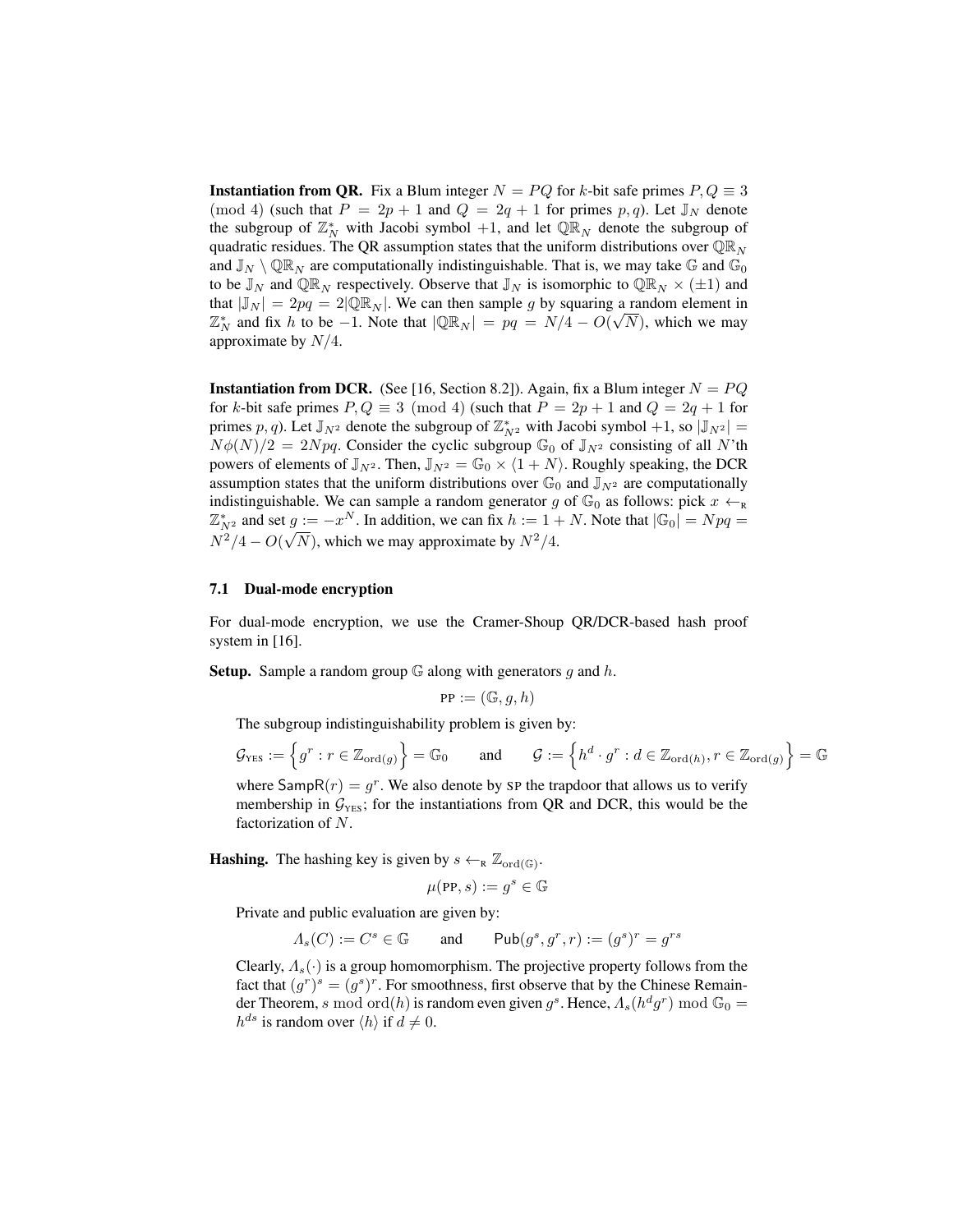#### 7.2 KDM-security

The next construction is implicit in [10], and is the vectorial analogue of the preceding construction, augmented with t functions following [11]. Let  $\ell > 3 \log |\mathbb{G}|$ . Suppose we have t additional (efficiently computable) functions  $f_1, \ldots, f_t : \{0,1\}^{\ell} \to \mathbb{Z}_{\text{ord}(h)}$ , where  $t \geq 0$ .

**Setup.** Sample a random group  $G$  along with generators g and h. In addition, sample  $\bar{\mathbf{p}} \leftarrow_{\substack{\mathsf{R}\}\mathbb{Z}^{l+t}_{\mathrm{ord}(g)}}$ . Output

$$
PP := (\mathbb{G}, g^{\mathbf{p}}, h)
$$

The subgroup indistinguishability problem is given by:

$$
\mathcal{G}_{\mathrm{YES}} := \left\{ g^{r\mathbf{p}} : r \in \mathbb{Z}_{\mathrm{ord}(g)} \right\} \subseteq \mathbb{G}_0^{\ell+t} \quad \text{and} \quad \mathcal{G} := \left\{ h^{\mathbf{d}} \cdot g^{r\mathbf{p}} : \mathbf{d} \in \mathbb{Z}_{\mathrm{ord}(h)}^{\ell+t}, r \in \mathbb{Z}_{\mathrm{ord}(g)} \right\} \subseteq \mathbb{G}^{\ell+t}
$$

where the group operation over  $\mathbb{G}^{\ell+t}$  is the natural one given by coordinate-wise product. The uniform distributions over  $G_{\text{YES}}$  and G are computationally distinguishable under subgroup indistinguishability as shown in [10]. (The reduction is fairly straight-forward: it essentially takes the challenge  $(x, g, h)$  where either  $x \leftarrow_R \mathbb{G}_0$  or  $x \leftarrow_R \mathbb{G}$  and computes  $(g^{\mathbf{p}'}, x^{\mathbf{p}'})$  where  $\mathbf{p}' \leftarrow_R \mathbb{Z}_{|\mathbb{G}|}^{\ell+i}$ .

**Hashing.** The hashing key is given by a column vector  $s \leftarrow_R \mathbb{Z}^{\ell}_{\mathrm{ord}(h)}$ . We then set  $\hat{\mathbf{s}} \in \mathbb{Z}_{\text{ord}(h)}^{\ell+t}$  to be the concatenation of s and  $f_1(\mathbf{s}), \ldots, f_t(\mathbf{s})$ .

$$
\mu(g^{\mathbf{p}},\mathbf{s}):=g^{\mathbf{p}^{\!\top} \hat{\mathbf{s}}}\in \mathbb{G}
$$

Private and public evaluation are given by:

$$
\Lambda_{\mathbf{s}}(\mathbf{c}) := \mathbf{c}^{\hat{\mathbf{s}}} \in \mathbb{G} \quad \text{and} \quad \text{Pub}(g^{\mathbf{p}^{\top} \hat{\mathbf{s}}}, \mathbf{c}, r) := (g^{\mathbf{p}^{\top} \hat{\mathbf{s}}})^r
$$

where  $\mathbf{c}^{\hat{\mathbf{s}}} := \sum_{i=1}^{\ell+t} \mathbf{c}_i^{\hat{\mathbf{s}}_i}$ . Clearly,  $\Lambda_{\mathbf{s}}(\cdot)$  is a group homomorphism. The projective property simply follows from the fact that  $g^{(r\mathbf{p})^{\top}\hat{\mathbf{s}}} = g^{r\mathbf{p}^{\top}\hat{\mathbf{s}}} = (g^{\mathbf{p}^{\top}\hat{\mathbf{s}}})^r$ .

Smoothness. To establish average-case smoothness, first observe that:

$$
\Lambda_{\hat{\mathbf{s}}}(h^{\mathbf{d}} \cdot g^{r\mathbf{p}}) \bmod \mathbb{G}_0 = h^{\mathbf{d}^\top \hat{\mathbf{s}}}
$$

The left-over hash lemma tells us that  $d^{\dagger} \hat{s}$  is statistically close to uniform over  $\mathbb{Z}_{\text{ord}(h)}$ . More precisely, for  $\ell > 3 \log |\mathbb{G}|$ , the following distributions:

 $(\mathbf{p}, \mathbf{p}^{\top} \hat{\mathbf{s}} \bmod |\mathbb{G}_0|, \mathbf{d}, \mathbf{d}^{\top} \hat{\mathbf{s}} \bmod \text{ord}(h))$  and  $\langle \mathbf{p}, \mathbf{p}^{\top} \hat{\mathbf{s}} \bmod |\mathbb{G}_0|, \mathbf{d}, d'$ 

are statistically close, where  $s \leftarrow_R \mathbb{Z}^{\ell}_{\text{ord}(h)}, d \leftarrow_R \mathbb{Z}^{\ell+t}_{\text{ord}(h)}, d' \leftarrow_R \mathbb{Z}_{\text{ord}(h)}.$ Average-case smoothness follows readily, since  $g^{p^{\top} s}$  is completely determined by  $\mathbf{p}^{\dagger}$ ŝ mod  $|\mathbb{G}_0|$ .

**Class F.** The message space  $\mathcal{M} = \mathbb{Z}_{\text{ord}(h)}$  and  $\phi(m) = h^m$ .

- Observe that for all  $\mathbf{a} \in \mathbb{Z}^{\ell}, c \in \mathbb{Z}$  (such that  $\mathbf{a}^{\mathsf{T}}\mathbf{s} + c \in \mathbb{Z}_{\text{ord}(h)}$  for all  $\mathbf{s} \in$  $\mathbb{Z}^{\ell}_{\mathrm{ord}(h)}$ ):

$$
\Lambda_{\mathbf{s}}(h^{\mathbf{a}||\mathbf{0}}) \cdot h^c = h^{\mathbf{a}^\top \mathbf{s} + c} = \phi(\mathbf{a}^\top \mathbf{s} + c)
$$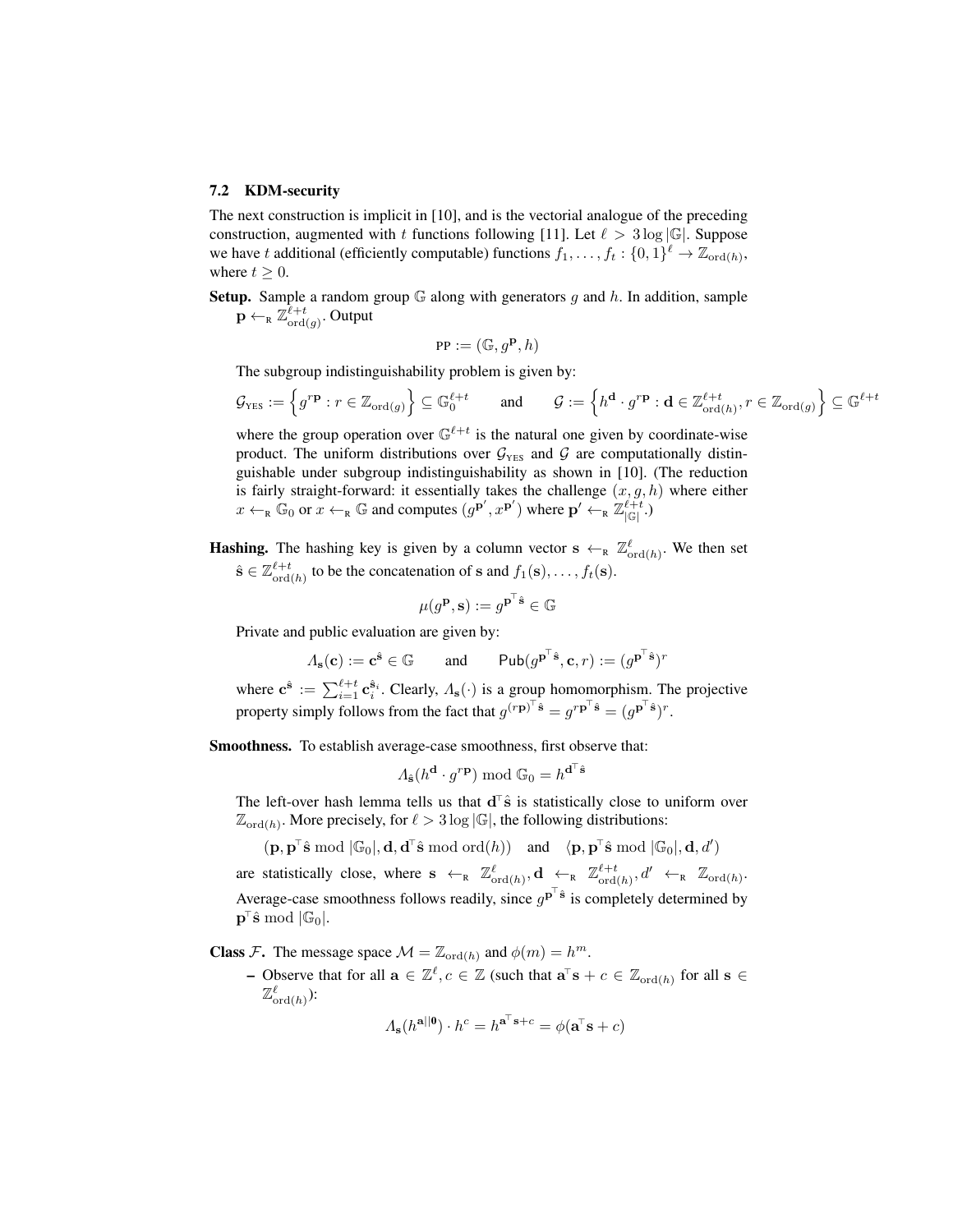– Moreover, for all  $i \in [t]$ ,

$$
\Lambda_{\mathbf{s}}(h^{\mathbf{e}_{\ell+i}}) = h^{f_i(\mathbf{s})} = \phi(f_i(\mathbf{s}))
$$

where  $e_{\ell+i} \in \{0, 1\}^{\ell+i}$  is the unit vector with a 1 in the  $(\ell + i)$ 'th index.

That is, the resulting scheme is F-KDM secure for  $\mathcal{F} = \{s \mapsto a^{\top}s + c \mid a \in \mathcal{F}\}$  $\mathbb{Z}^{\ell}, c \in \mathbb{Z} \} \cup \{f_1, \ldots, f_t\},$  i.e. affine functions of the bits of the secret key, plus the functions  $f_1, \ldots, f_t$ .

Acknowledgments. I would like to thank David Cash, Kai-Min Chung and Dennis Hofheinz for helpful discussions.

### References

- [1] P. Adão, G. Bana, J. Herzog, and A. Scedrov. Soundness of formal encryption in the presence of key-cycles. In *ESORICS*, pages 374–396, 2005.
- [2] J. Alperin-Sheriff and C. Peikert. Circular and KDM security for identity-based encryption. In *Public Key Cryptography*, pages 334–352, 2012.
- [3] B. Applebaum. Key-dependent message security: Generic amplification and completeness. In *EUROCRYPT*, pages 527–546, 2011. Cryptology ePrint Archive, Report 2010/513.
- [4] B. Applebaum, D. Cash, C. Peikert, and A. Sahai. Fast cryptographic primitives and circular-secure encryption based on hard learning problems. In *CRYPTO*, pages 595–618, 2009.
- [5] B. Barak, I. Haitner, D. Hofheinz, and Y. Ishai. Bounded key-dependent message security. In *EUROCRYPT*, pages 423–444, 2010.
- [6] F. Benhamouda, O. Blazy, C. Chevalier, D. Pointcheval, and D. Vergnaud. New techniques for SPHFs and efficient one-round PAKE protocols. In *CRYPTO (1)*, pages 449–475, 2013.
- [7] J. Black, P. Rogaway, and T. Shrimpton. Encryption-scheme security in the presence of key-dependent messages. In *Selected Areas in Cryptography*, pages 62–75, 2002.
- [8] F. Böhl, G. T. Davies, and D. Hofheinz. Encryption schemes secure under related-key and key-dependent message attacks. In *Public Key Cryptography*, pages 483–500, 2014.
- [9] D. Boneh, S. Halevi, M. Hamburg, and R. Ostrovsky. Circular-secure encryption from Decision Diffie-Hellman. In *CRYPTO*, pages 108–125, 2008.
- [10] Z. Brakerski and S. Goldwasser. Circular and leakage resilient public-key encryption under subgroup indistinguishability - (or: Quadratic residuosity strikes back). In *CRYPTO*, pages 1–20, 2010. Also, Cryptology ePrint Archive, Report 2010/522.
- [11] Z. Brakerski, S. Goldwasser, and Y. T. Kalai. Black-box circular-secure encryption beyond affine functions. In *TCC*, pages 201–218, 2011.
- [12] J. Camenisch and A. Lysyanskaya. An efficient system for non-transferable anonymous credentials with optional anonymity revocation. In *EUROCRYPT*, pages 93–118, 2001.
- [13] J. Camenisch, N. Chandran, and V. Shoup. A public key encryption scheme secure against key dependent chosen plaintext and adaptive chosen ciphertext attacks. In *EUROCRYPT*, pages 351–368, 2009.
- [14] C. Cocks. An identity based encryption scheme based on quadratic residues. In *IMA Int. Conf.*, pages 360–363, 2001.
- [15] R. Cramer and V. Shoup. A practical public key cryptosystem provably secure against adaptive chosen ciphertext attack. In *CRYPTO*, pages 13–25, 1998.